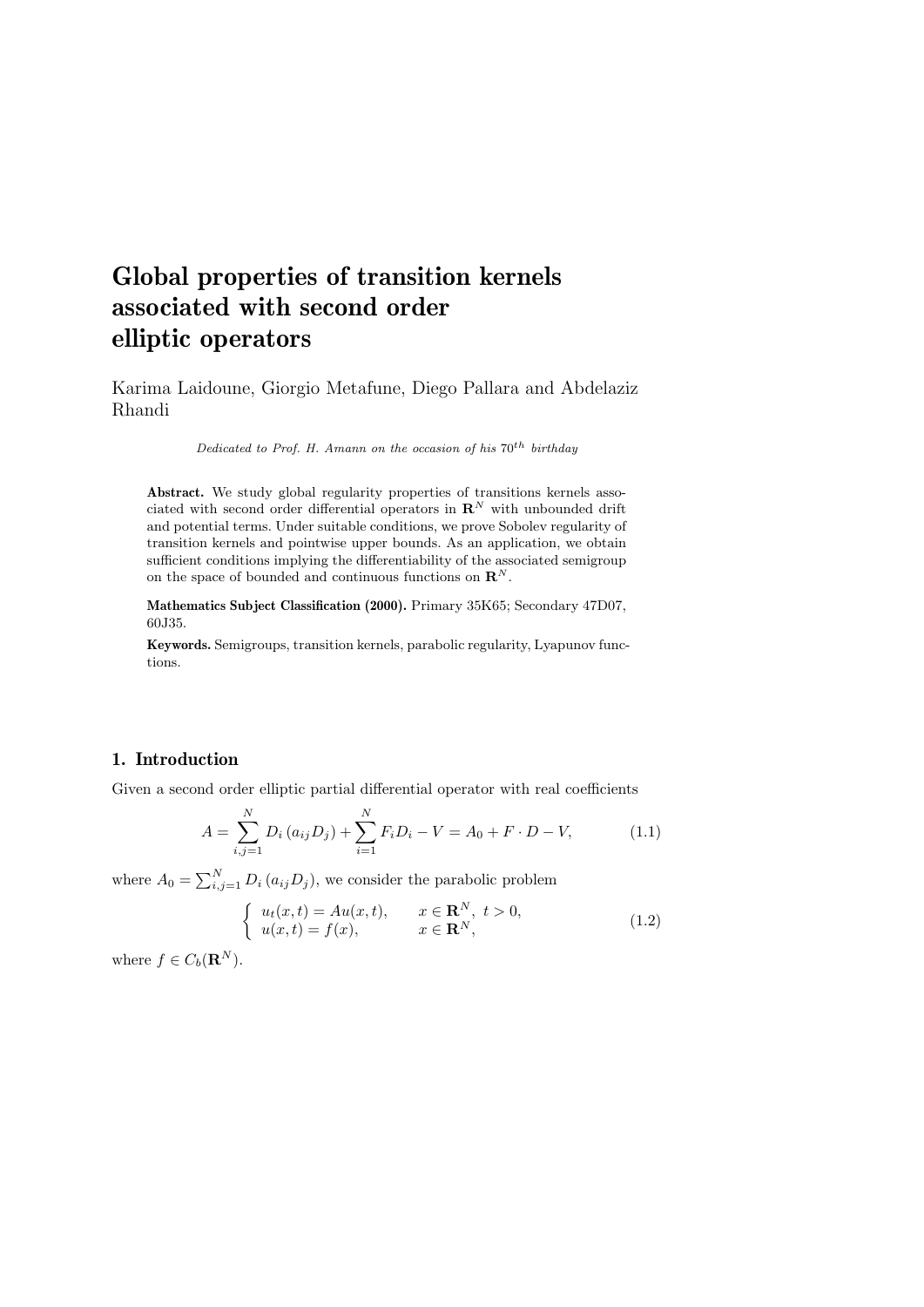We assume the following conditions on the coefficients of A which will be kept in the whole paper without further mentioning.

(H)  $a_{ij} = a_{ji}, F_i : \mathbf{R}^N \to \mathbf{R}, V : \mathbf{R}^N \to [0, +\infty)$ , with  $a_{ij} \in C^{1+\alpha}(\mathbf{R}^N)$ ,  $V, F_i \in C^{\alpha}_{loc}(\mathbf{R}^N)$  for some  $0 < \alpha < 1$  and

$$
\lambda |\xi|^2 \leq \sum_{i,j=1}^N a_{ij}(x)\xi_i \xi_j \leq \Lambda |\xi|^2
$$

for every  $x, \xi \in \mathbf{R}^N$  and suitable  $0 < \lambda \leq \Lambda$ .

Notice that neither the drift  $F = (F_1, \ldots, F_N)$  or the potential V are assumed to be bounded in  $\mathbf{R}^N.$ 

Problem (1.2) has always a bounded solution but, in general, there is no uniqueness. However, if  $f$  is nonnegative, it is not difficult to show that  $(1.2)$  has a minimal solution  $u$  among all non negative solutions. Taking such a solution  $u$ one constructs a semigroup of positive contractions  $T(\cdot)$  on  $C_b(\mathbf{R}^N)$  such that

$$
u(x,t) = T(t)f(x), \quad t > 0, \ x \in \mathbf{R}^N
$$

solves (1.2). Furthermore, the semigroup can be represented in the form

$$
T(t)f(x) = \int_{\mathbf{R}^N} p(x, y, t) f(y) dy, \quad t > 0, x \in \mathbf{R}^N,
$$

for  $f \in C_b(\mathbf{R}^N)$ . Here p is a positive function and for almost every  $y \in \mathbf{R}^N$ , it belongs to  $C^{2+\alpha,1+\alpha/2}_{loc}(\mathbf{R}^N\times(0,\infty))$  as a function of  $(x,t)$  and solves the equation  $\partial_t p = Ap, t > 0$ . We refer to Section 2, [8, Chapter 1] and [11] (in the case  $V = 0$ ) for a review of these results as well as for conditions ensuring uniqueness for (1.2).

Now, we fix  $x \in \mathbb{R}^N$  and consider p as a function of  $(y, t)$ . Then p satisfies

$$
\partial_t p = A^* p, \quad t > 0,\tag{1.3}
$$

in the following sense (see [10, Lemma 2.1]): Let  $0 \le t_1 < t_2$  and  $\varphi \in C^{2,1}(Q(t_1, t_2))$ (see below for the notation) be such that  $\varphi(\cdot,t)$  has compact support for every  $t \in [t_1, t_2]$ . Then

$$
\int_{Q(t_1,t_2)} \left(\partial_t \varphi(y,t) + A\varphi(y,t)\right) p(x,y,t) \, dy \, dt \tag{1.4}
$$
\n
$$
= \int_{\mathbf{R}^N} \left(p(x,y,t_2)\varphi(y,t_2) - p(x,y,t_1)\varphi(y,t_1)\right) \, dy.
$$

The aim of this paper is to study global regularity properties of the kernel  $p$ as a function of  $(y, t) \in \mathbb{R}^N \times (a, T)$  for  $0 < a < T$ .

We prove that  $p(x, \cdot, \cdot)$  belongs to  $W_k^{1,0}(\mathbf{R}^N \times (a, T))$  (see below for the notation) provided that

$$
\int_{a_0}^{T} \int_{\mathbf{R}^N} \left( V(y)^k + |F(y)|^k \right) p(x, y, t) \, dy \, dt < \infty, \quad \forall k > 1
$$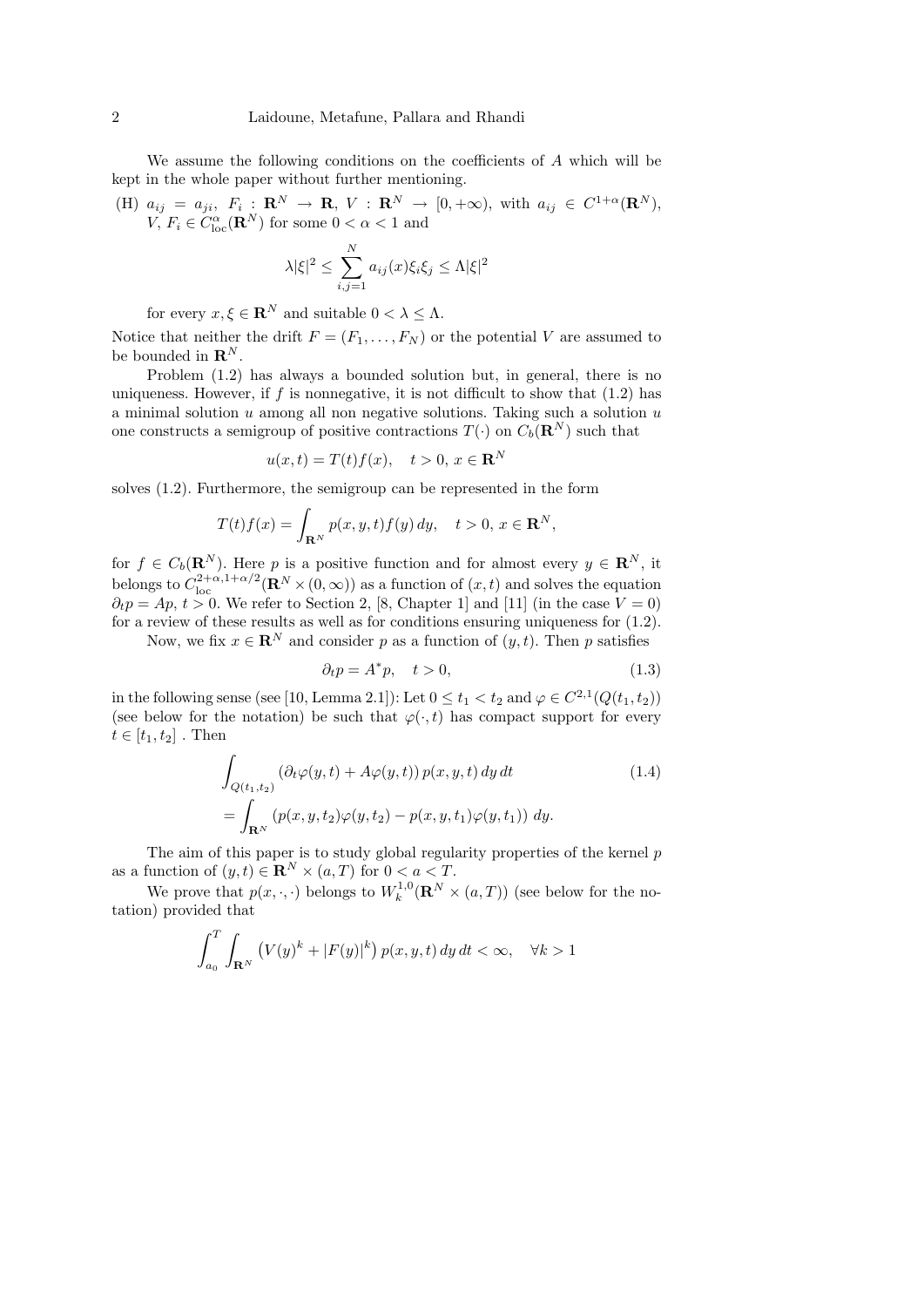for fixed  $x \in \mathbb{R}^N$  and  $0 < a_0 < a$ . This generalizes [10, Corollary 3.1 and Lemma 3.1] and in some sense Theorem 4.1 in [2]. Assuming that certain Lyapunov functions (exponentials or powers) are integrable with respect to  $p(x, y, t) dy$  for  $(x, t) \in \mathbb{R}^N \times (a, T)$ , pointwise upper bounds for p are obtained. If in addition  $V \in W^{1,\infty}_{loc}(\mathbf{R}^N)$ ,  $F \in W^{1,\infty}_{loc}(\mathbf{R}^N,\mathbf{R}^N)$  such that  $DV$ ,  $DF$  are dominated by some exponential functions, then  $p \in W_k^{2,1}(\mathbf{R}^N \times (a,T))$  for all  $k > 1$ . As a consequence, we obtain also upper bounds for  $|D_y p|$ . In the case where F and V and their corresponding derivatives up to the second order satisfy growth conditions of exponential type, upper bounds are also obtained for  $|D_{y,y}p|$  and  $|\partial_t p|$ . As a consequence, we deduce that the semigroup  $T(\cdot)$  is differentiable on  $C_b(\mathbf{R}^N)$  for  $t > 0$ .

In the case where  $V = 0$ , regularity and pointwise estimates for p can be found in [10], [14] and for the solution of  $(1.3)$  with a  $L^1$ -function as the initial datum we refer to [3], [4].

Other bounds for the transition densities  $p$  are obtained in [1], using time dependent Lyapunov functions techniques.

**Notation.**  $B_R(x)$  denotes the open ball of  $\mathbb{R}^N$  of radius R and center x. If  $x = 0$  we simply write  $B_R$ . For  $0 \le a < b$ , we use  $Q(a, b)$  for  $\mathbb{R}^N \times (a, b)$  and  $Q_T$  for  $Q(0, T)$ (here the intervals can be either open or closed). We write  $C = C(a_1, \ldots, a_n)$  to point out that the constant C depends on the quantities  $a_1, \ldots, a_n$ . To simplify the notation, we understand the dependence on the dimension  $N$  and on quantities determined by the matrix  $(a_{ij})$  as the ellipticity constant or the modulus of continuity of the coefficients.

If  $u : \mathbf{R}^N \times J \to \mathbf{R}$ , where  $J \subset [0,\infty]$  is an interval, we use the following notation:

$$
\partial_t u = \frac{\partial u}{\partial t}, \ D_i u = \frac{\partial u}{\partial x_i}, \ D_{ij} u = D_i D_j u
$$

$$
Du = (D_1 u, \dots, D_N u), \ D^2 u = (D_{ij} u)
$$

and

$$
|Du|^2 = \sum_{i=1}^{N} |D_i u|^2, \qquad |D^2 u|^2 = \sum_{i,j=1}^{N} |D_{ij} u|^2.
$$

Let us come to notation for function spaces.  $C_b^j(\mathbf{R}^N)$  is the space of j times differentiable functions in  $\mathbf{R}^N$ , with bounded derivatives up to the order j.  $C_c^{\infty}(\mathbf{R}^N)$  is the space of test functions.  $C^{\alpha}(\mathbf{R}^N)$  denotes the space of all bounded and  $\alpha$ -Hölder continuous functions on  $\mathbf{R}^N$ .

For  $1 \leq k \leq \infty$ ,  $j \in \mathbb{N}$ ,  $W_k^j(\mathbf{R}^N)$  denotes the classical Sobolev space of all  $L^k$ -functions having weak derivatives in  $L^k(\mathbf{R}^N)$  up to the order j. Its usual norm is denoted by  $\|\cdot\|_{j,k}$  and by  $\|\cdot\|_k$  when  $j = 0$ .

Let us now define some spaces of functions of two variables (following basically the notation of [7]).  $C_0(Q(a, b))$  is the Banach space of continuous functions u defined in  $Q(a, b)$  such that  $\lim_{|x| \to \infty} u(x, t) = 0$  uniformly with respect to  $t \in$ [a, b].  $C^{2,1}(Q(a, b))$  is the space of all bounded functions u such that  $\partial_t u$ , Du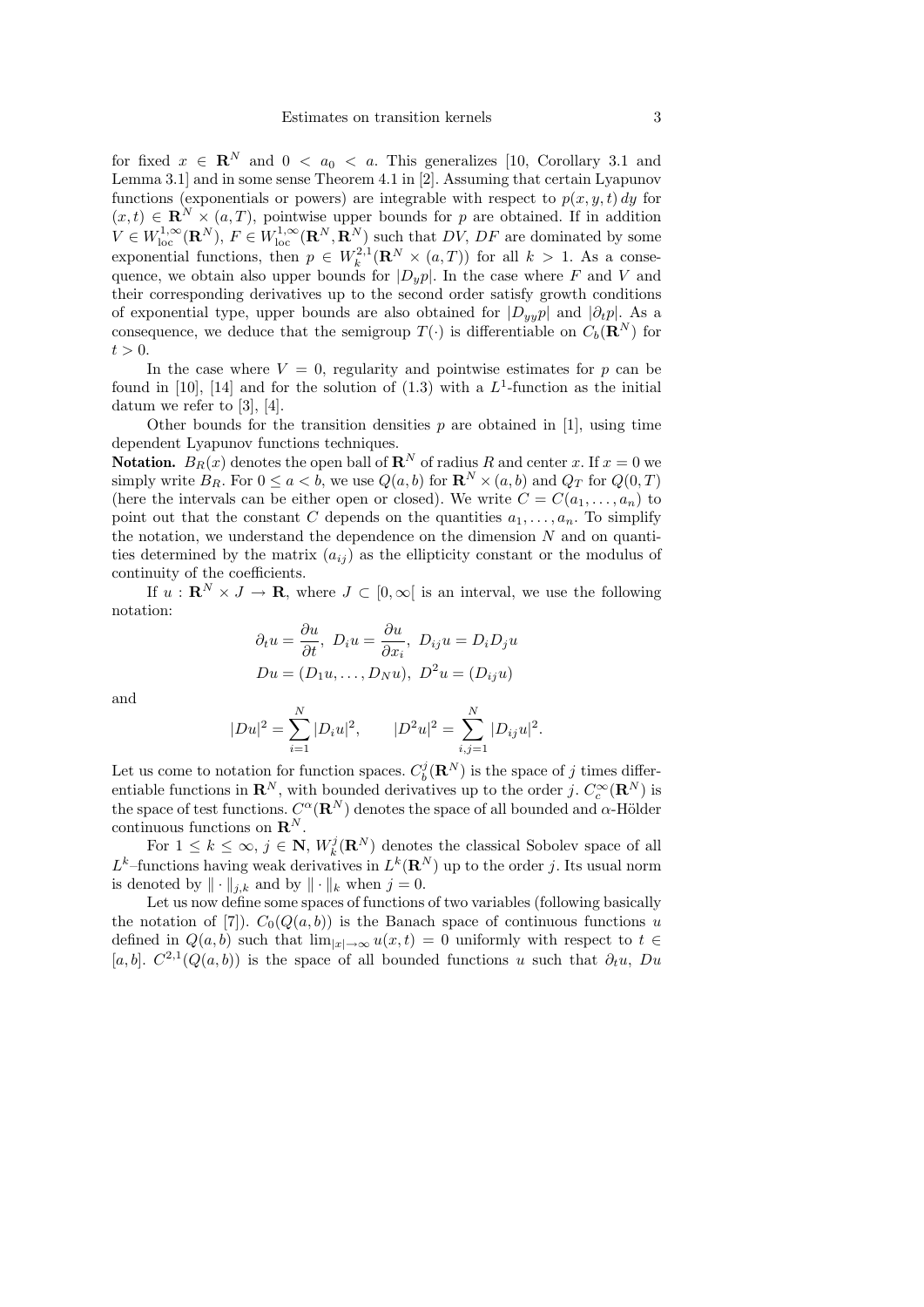and  $D_{ij}u$  are bounded and continuous in  $Q(a, b)$ . For  $0 < \alpha \leq 1$  we denote by  $C^{2+\alpha,1+\alpha/2}(Q(a,b))$  the space of all bounded functions u such that  $\partial_t u$ , Du and  $D_{ii}u$  are bounded and  $\alpha$ -Hölder continuous in  $Q(a, b)$  with respect to the parabolic distance  $d((x,t),(y,s)) := |x-y| + |t-s|^{\frac{1}{2}}$ . Local Hölder spaces are defined, as usual, requiring that the Hölder condition holds in every compact subset.

We shall also use parabolic Sobolev spaces. We denote by  $W_k^{r,s}(Q(a, b))$ the space of functions  $u \in L^k(Q(a, b))$  having weak space derivatives  $D_x^{\alpha} u \in$  $L^k(Q(a, b))$  for  $|\alpha| \leq r$  and weak time derivatives  $\partial_t^{\beta} u \in L^k(Q(a, b))$  for  $\beta \leq s$ , equipped with the norm

$$
||u||_{W_k^{r,s}(Q(a,b))} := ||u||_{L^k(Q(a,b))} + \sum_{|\alpha| \le r} ||D_x^{\alpha}u||_{L^k(Q(a,b))} + \sum_{|\beta| \le s} ||\partial_t^{\beta}u||_{L^k(Q(a,b))}.
$$

 $\mathcal{H}^{k,1}(Q_T)$  denotes the space of all functions  $u \in W_k^{1,0}(Q_T)$  with  $\partial_t u \in (W_{k'}^{1,0}(Q_T))'$ , the dual space of  $W_{k'}^{1,0}(Q_T)$ , endowed with the norm

$$
||u||_{\mathcal{H}^{k,1}(Q_T)} := ||\partial_t u||_{(W^{1,0}_{k'}(Q_T))'} + ||u||_{W^{1,0}_{k}(Q_T)}
$$

where  $\frac{1}{k} + \frac{1}{k'} = 1$ . Finally, for  $k > 2$ ,  $\mathcal{V}^k(Q_T)$  is the space of all functions  $u \in$  $W_k^{1,0}(Q_T)$  such that there exists  $C > 0$  for which

$$
\left| \int_{Q_T} u \partial_t \phi \, dx \, dt \right| \le C \left( \|\phi\|_{L^{\frac{k}{k-2}}(Q_T)} + \|D\phi\|_{L^{\frac{k}{k-1}}(Q_T)} \right)
$$

for every  $\phi \in C_c^{2,1}(Q(a, b))$ . Notice that  $\frac{k}{k-1} = k'$ ,  $\frac{k}{k-2} = \left(\frac{k}{2}\right)'$ .  $\mathcal{V}^k(Q_T)$  is a Banach space when endowed with the norm

$$
||u||_{\mathcal{V}^k(Q_T)} = ||u||_{W^{1,0}_k(Q_T)} + ||\partial_t u||_{\frac{k}{2},k;Q_T},
$$

where  $\|\partial_t u\|_{\frac{k}{2}, k; Q_T}$  is the best constant C such that the above estimate holds.

The space  $\mathcal{H}^{k,1}(Q_T)$  was introduced and studied by Krylov [6]. All properties of the spaces  $\mathcal{H}^{k,1}(Q_T)$  and  $\mathcal{V}^k(Q_T)$  needed here, can be found in [10, Appendix].

In the whole paper the transition density  $p$  will be considered as a function of  $(y, t)$  for arbitrary but fixed  $x \in \mathbb{R}^N$ . The writing  $||p||$  therefore stands for any norm of  $p$  as function of  $(y, t)$ , for a fixed x.

### 2. Local regularity and integrability of transition densities

As a first step we recall some local regularity results for the kernel  $p$  associated with the minimal semigroup

$$
T(t)f(x) = \int_{\mathbf{R}^N} p(x, y, t) f(y) dy,
$$

i.e., the semigroup which defines the minimal bounded positive solutions of equation (1.2) when  $f \geq 0$ .

Regularity properties of the kernels p with respect to the variables  $(y, t)$  are known even under weaker conditions than our hypothesis (H), see [2]. We combine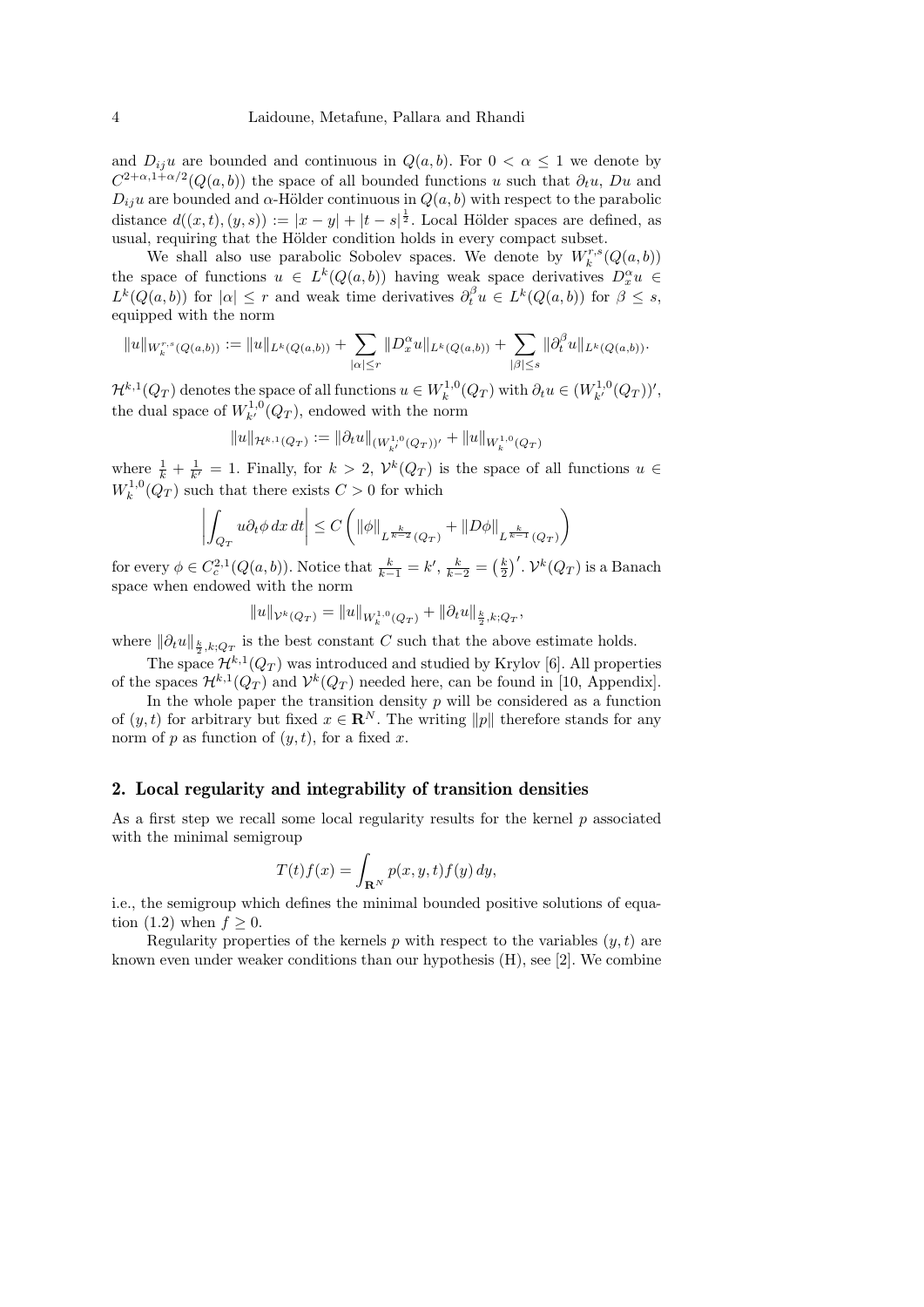the results of [2] with the Schauder estimates to obtain regularity of p with respect to all the variables  $(x, y, t)$ . The proof is similar to the one of Proposition 2.1 in  $[10]$ .

**Proposition 2.1.** Under assumption (H) the kernel  $p = p(x, y, t)$  is a positive continuous function in  $\mathbf{R}^N \times \mathbf{R}^N \times (0,\infty)$  which enjoys the following properties.

- (i) For every  $x \in \mathbb{R}^N$ ,  $1 < s < \infty$ , the function  $p(x, \cdot, \cdot)$  belongs to  $\mathcal{H}^{s,1}_{loc}(\mathbb{R}^N \times$  $(0, \infty)$ ). In particular  $p, D_y p \in L^s_{loc}(\mathbf{R}^N \times (0, \infty))$  and  $p(x, \cdot, \cdot)$  is continuous.
- (ii) For every  $y \in \mathbf{R}^N$  the function  $p(\cdot, y, \cdot)$  belongs to  $C_{\text{loc}}^{2+\alpha, 1+\alpha/2}(\mathbf{R}^N \times (0, \infty))$ and solves the equation  $\partial_t p = Ap, t > 0$ . Moreover

$$
\sup_{|y| \le R} \|p(\cdot, y, \cdot)\|_{C^{2+\alpha, 1+\alpha/2}(B_R \times [\varepsilon, T])} < \infty
$$

for every  $0 < \varepsilon < T$  and  $R > 0$ .

(iii) If, in addition,  $F \in C^1(\mathbf{R}^N)$ , then  $p(x, \cdot, \cdot) \in W^{2,1}_{s,\text{loc}}(Q_T)$  for every  $x \in \mathbf{R}^N$ ,  $1 < s < \infty$ , and satisfies the equation  $\partial_t p - A^*_y p = 0$ , where

$$
A^* = A_0 - F \cdot D - (V + \operatorname{div} F)
$$

is the formal adjoint of A.

The uniqueness of the bounded solution of (1.2) does not hold in general, but it is ensured by the existence of a Lyapunov function (cf. [10, Proposition 2.2]), that is a  $C_{\text{loc}}^{2+\alpha}$ -function  $W: \mathbf{R}^N \to [0, \infty)$  such that  $\lim_{|x| \to \infty} W(x) = +\infty$  and  $AW \leq \lambda W$  for some  $\lambda > 0$ . Lyapunov functions are easily found imposing suitable conditions on the coefficients of A. For instance,  $W(x) = |x|^2$  is a Lyapunov function for A provided that  $\sum_i a_{ii}(x) + F(x) \cdot x - |x|^2 V(x) \leq C|x|^2$  for some  $C > 0$ . The following result can be proved as in [10, Proposition 2.2].

**Proposition 2.2.** Let W be a Lyapunov function for A and let  $u, v \in C_b(\mathbf{R}^N \times$  $[0, T] \cap C^{2,1}(\mathbf{R}^N \times (0, T])$  solve (1.2). Then  $u = v$ .

Now we turn our attention to integrability properties of  $p$  and show how they can be deduced from the existence of suitable Lyapunov functions. In the proof of Proposition 2.4 below we need to approximate the semigroup  $(T(t))_{t>0}$  with semigroups generated by uniformly elliptic operators. This is done in the next lemma.

**Lemma 2.3.** Assume that A has a Lyapunov function W. Take  $\eta \in C_c^{\infty}(\mathbf{R})$  with  $\eta(s) = 1$  for  $|s| \leq 1$ ,  $\eta(s) = 0$  for  $|s| \geq 2$ , and define  $\eta_n(x) = \eta\left(\left|\frac{x}{n}\right|\right)$ ,  $F_n = \eta_n F$ ,  $V_n := \eta_n V$  and  $\overline{A}_n = A_0 + F_n \cdot D - V_n$ . Consider the analytic semigroup  $(T_n(t))_{t\geq 0}$ generated by  $A_n$  in  $C_b(\mathbf{R}^N)$ . Then, for every  $f \in C^{2+\alpha}(\mathbf{R}^N)$  there exists a sequence  $(n_k)$  such that  $T_{n_k}(\cdot)f(\cdot) \to T(\cdot)f(\cdot)$  in  $C^{2,1}(\mathbf{R}^N \times [0,T])$ .

*Proof.* Let  $u_n(x,t) = T_n(t)f(x)$ ,  $u(x,t) = T(t)f(x)$  and fix a radius  $\rho > 0$ . If  $n > \varrho + 1$  the Schauder estimates for the operator A (see e.g. [5, Theorem 8.1.1]) yield

$$
||u_n||_{C^{2+\alpha,1+\alpha/2}(B_\varrho\times[0,T])}\leq C_\varrho||f||_{C^{2+\alpha}(\mathbf{R}^N)}.
$$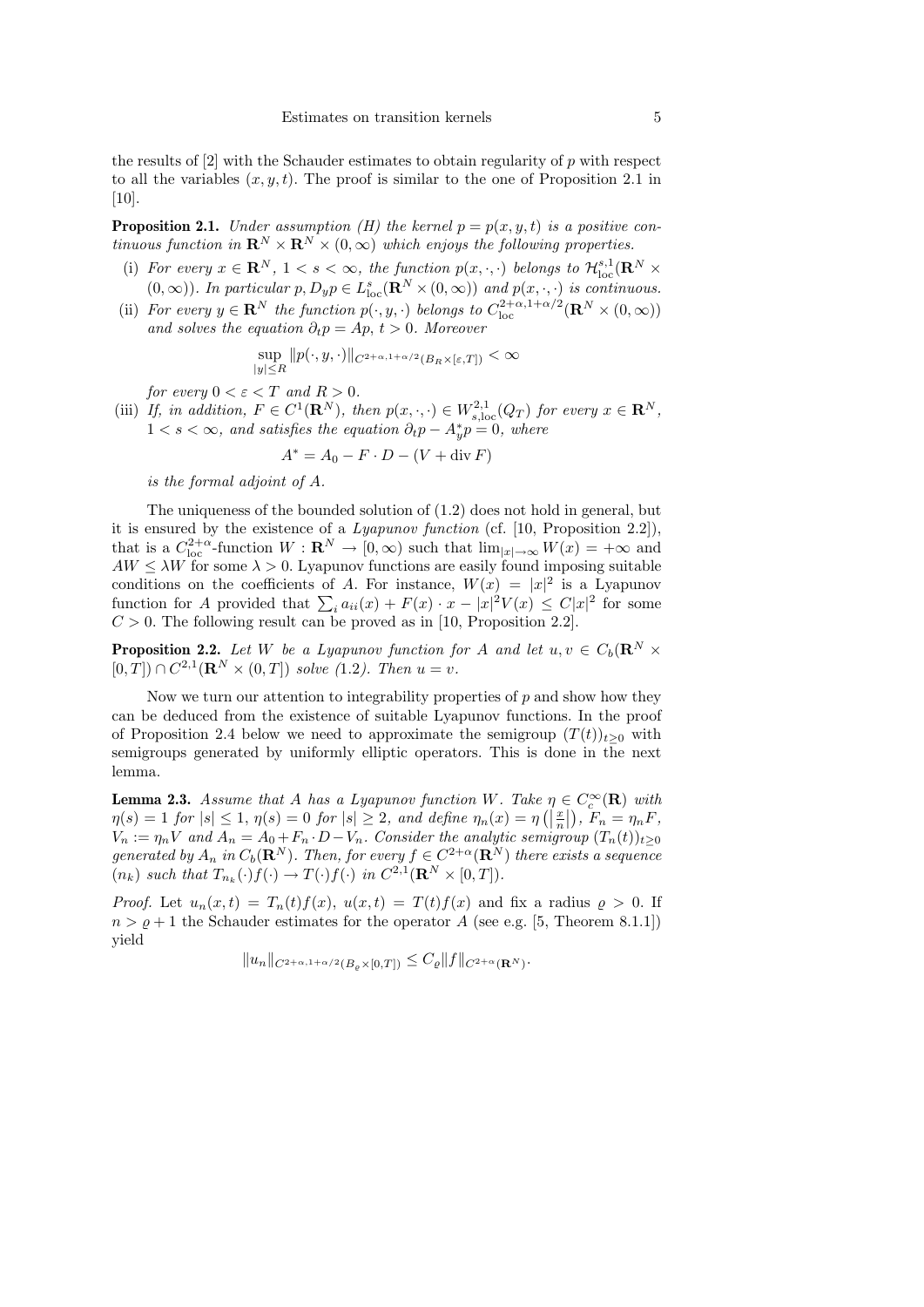By a standard diagonal argument we find a subsequence  $(n_k)$  such that  $u_{n_k}$  converges to a function u in  $C^{2,1}(\mathbf{R}^N\times(0,\infty))$ . Since  $\partial_t u_{n_k} - A u_{n_k} = 0$  in  $B_{\varrho}\times[0,T]$ for  $n_k > \varrho$  we have  $\partial_t u - Au = 0$  in  $\mathbb{R}^N \times [0,T]$ . Moreover,  $u(x,0) = f(x)$ and  $|u(x,t)| \le ||f||_{\infty}$ , since this is true for  $u_n$ . By Proposition 2.2 we infer that  $u(x,t) = T(t)f(x).$ 

The integrability of Lyapunov functions with respect to the measures  $p(x, y, t) dy$ is given by the following result, which is an extension of [12, Lemma 3.9], where the case  ${\cal V}=0$  is considered.

**Proposition 2.4.** A Lyapunov function  $W$  is integrable with respect to the measures  $p(x, \cdot, t)$ . Setting

$$
\zeta(x,t) = \int_{\mathbf{R}^N} p(x,y,t)W(y) \, dy,\tag{2.1}
$$

the inequality  $\zeta(t,x) \leq e^{\lambda t} W(x)$  holds. Moreover,  $|AW|$  is integrable with respect to  $p(x, \cdot, t)$ ,  $\zeta \in C^{2,1}(\mathbf{R}^N \times (0, \infty)) \cap C(\mathbf{R}^N \times (0, \infty))$  and  $D_t\zeta(x, t) \leq$  $\int_{\mathbf{R}^N} p(x, y, t) AW(y) dy.$ 

*Proof.* For  $\alpha \ge 0$ , set  $W_{\alpha} := W \wedge \alpha$  and  $\zeta_{\alpha}(x, t) := \int_{\mathbf{R}^N} p(x, y, t) W_{\alpha}(y) dy$ .

Let us consider, for every  $0 < \varepsilon < 1$ ,  $\psi_{\varepsilon} \in C^{\infty}(\mathbf{R})$  such that  $\psi_{\varepsilon}(t) = t$  for  $t \leq \alpha$ ,  $\psi_{\varepsilon}$  constant in  $[\alpha + \varepsilon, \infty)$ ,  $\psi_{\varepsilon}' \geq 0$ , and  $\psi_{\varepsilon}'' \leq 0$ . Since  $\psi_{\varepsilon}'' \leq 0$  one deduces that

$$
t\psi_{\varepsilon}'(t) \le \psi_{\varepsilon}(t), \quad \forall t \ge 0. \tag{2.2}
$$

Now we approximate A with  $A_n := A_0 + F_n \cdot \nabla - V_n$  and  $(T(t))_{t\geq 0}$  with  $(T_n(t))_{t\geq 0}$ as in Lemma 2.3. Denoting by  $p_n(x, y, t)$  the kernel of  $(T_n(t))_{t>0}$ , since  $\psi_{\varepsilon} \circ W \in$  $C_b^{2+\alpha}(\mathbf{R}^N)$  we have

$$
\partial_t T_n(t)(\psi_{\varepsilon} \circ W)(x) = \int_{\mathbf{R}^N} p_n(x, y, t) A_n(\psi_{\varepsilon} \circ W)(y) dy.
$$

On the other hand, by (2.2), we obtain

$$
A_n(\psi_{\varepsilon} \circ W)(x) = \psi_{\varepsilon}'(W(x))A_nW(x) + V_n(x)[\psi_{\varepsilon}'(W(x))W(x) - \psi_{\varepsilon}(W(x))]
$$

$$
+ \psi_{\varepsilon}''(W(x))\sum_{i,j=1}^N a_{ij}(x)D_iW(x)D_jW(x)
$$

$$
\leq \psi_{\varepsilon}'(W(x))A_nW(x).
$$

Thus,

$$
\partial_t T_n(t)(\psi_\varepsilon \circ W)(x) \le \int_{\mathbf{R}^N} p_n(x, y, t) \psi_\varepsilon'(W(y)) A_n W(y) dy
$$

and also

$$
\partial_t T_n(t)(\psi_{\varepsilon} \circ W)(x) \le \int_{\mathbf{R}^N} p_n(x, y, t) \psi_{\varepsilon}'(W(y)) A W(y) dy
$$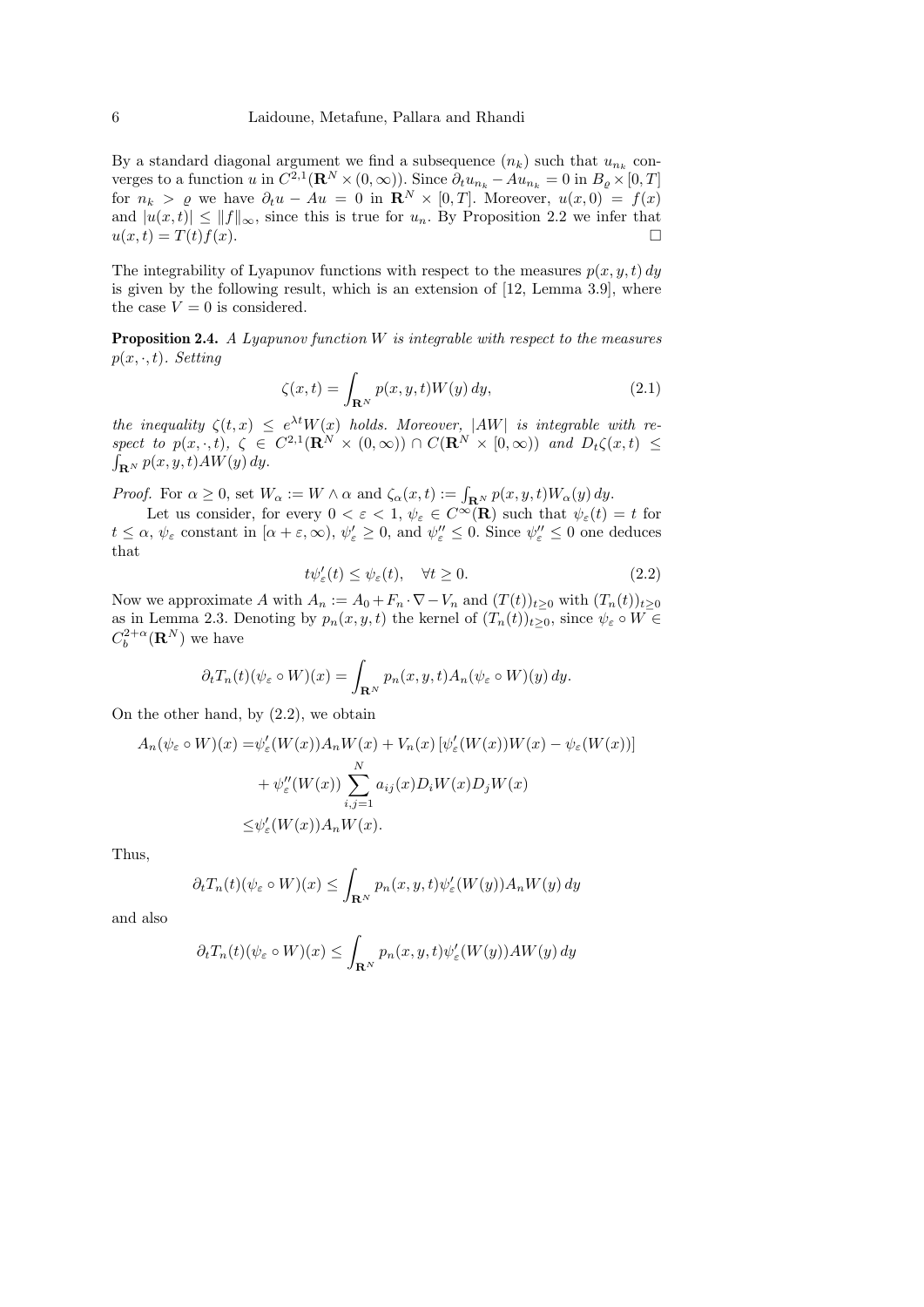if n is sufficiently large since, for fixed  $\varepsilon$ , the function  $\psi_{\varepsilon}'(W(y))$  has compact support. Letting  $n \to \infty$  and using Lemma 2.3 (possibly passing to a subsequence) we deduce

$$
\partial_t T(t)(\psi_\varepsilon \circ W)(x) \le \int_{\mathbf{R}^N} p(x, y, t) \psi_\varepsilon'(W(y)) A W(y) dy. \tag{2.3}
$$

Next we observe that  $\psi_{\varepsilon} \circ W \leq \alpha + 1$ ,  $\psi_{\varepsilon}'(t) \to \chi_{(-\infty,\alpha]}(t)$ , and  $\psi_{\varepsilon} \circ W \to W_{\alpha}$ pointwise as  $\varepsilon \to 0$ . From [8, Proposition 2.2.9] we deduce that  $T(t)(\psi_{\varepsilon} \circ W) \to$  $T(t)W_{\alpha}$  in  $C^{2,1}(\mathbf{R}^N\times(0,\infty))$ . So, letting  $\varepsilon\to 0$  in  $(2.3)$  and using dominated convergence in the right hand side (all the integrals can be taken on the compact set  $\{W \le \alpha + 1\}$ , where  $AW$  is bounded) we get

$$
D_t \zeta_\alpha(x,t) \le \int_{\{W \le \alpha\}} p(x,y,t) AW(y) dy. \tag{2.4}
$$

To conclude we proceed as in the proof of [12, Lemma 3.9]. From (2.4) we obtain

$$
D_t \zeta_\alpha(x,t) \le \lambda \zeta_\alpha(x,t) \tag{2.5}
$$

and hence, by Gronwall's lemma,  $\zeta_\alpha(x,t) \leq e^{\lambda t} W_\alpha(x)$ . Letting  $\alpha \to \infty$  we obtain  $\zeta(x,t) \leq e^{\lambda t} W(x)$  and then W is summable with respect to the measure  $p(x, \cdot, t)$ . The inequality  $0 \le \zeta_\alpha \le \zeta$  and the interior Schauder estimates show that the family  $(\zeta_{\alpha})$  is relatively compact in  $C^{2,1}(\mathbf{R}^N \times (0,\infty))$ . Since  $\zeta_{\alpha} \to \zeta$  pointwise as  $\alpha \to +\infty$ , it follows that  $\zeta \in C^{2,1}(\mathbb{R}^N \times (0,\infty))$ . Moreover, the inequality  $\zeta_{\alpha}(x,t) \leq \zeta(x,t) \leq e^{\lambda t} W(x)$  implies that  $\zeta(\cdot,t) \to W(\cdot)$  as  $t \to 0^+$ , uniformly on compact sets. Set  $E = \{x \in \mathbb{R}^N : AW(x) \ge 0\}$ . Clearly

$$
\int_{E} p(x, y, t) AW(y) dy \le \lambda \int_{E} p(x, y, t) W(y) dy \le \lambda \zeta(x, t) < \infty.
$$
 (2.6)

Moreover, letting  $\alpha \rightarrow +\infty$  in (2.3), we obtain that

$$
D_t\zeta(x,t) \le \liminf_{\alpha \to +\infty} \int_{\{W \le \alpha\}} p(x,y,t)AW(y) dy.
$$

This fact and (2.6) imply that  $|AW|$  is summable with respect to  $p(x, \cdot, t)$  and that the above limit is a limit, so that the proof is complete.  $\Box$ 

Assuming that  $AW$  tends to  $-\infty$  faster than  $-W$  one obtains, by Proposition 2.4, that the function  $\zeta$  in (2.1) is bounded with respect to the space variables, see [12, Theorem 3.10] for the case  $V = 0$ .

Proposition 2.5. Assume that the Lyapunov function W satisfies the inequality  $AW \leq -g(W)$  where  $g : [0, \infty) \to \mathbf{R}$  is a differentiable convex function such that  $g(0) \leq 0$ ,  $\lim_{s \to +\infty} g(s) = +\infty$  and  $1/g$  is integrable in a neighbourhood of  $+\infty$ . Then for every  $a > 0$  the function  $\zeta$  defined in  $(2.1)$  is bounded in  $\mathbb{R}^N \times [a, \infty)$ . Moreover, the semigroup  $(T(t))_{t>0}$  is compact in  $C_b(\mathbf{R}^N)$ .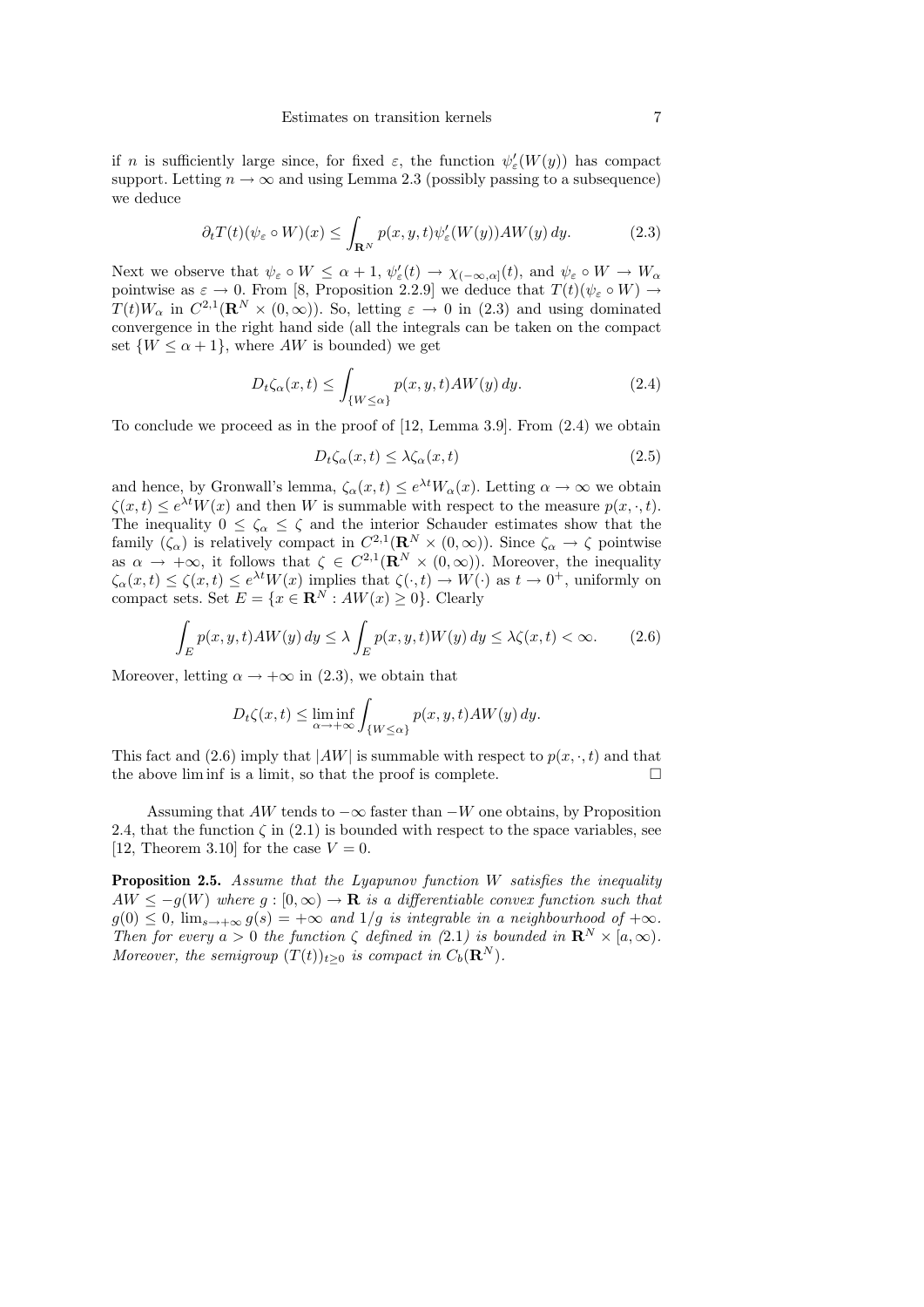*Proof.* Observe that  $g(s) \leq sg'(s)$ , since g is convex with  $g(0) \leq 0$ . Let us prove that

$$
\int_{\mathbf{R}^N} p(x, y, t) g(W(y)) dy \ge g(\zeta(x, t)).
$$
\n(2.7)

For, fix x and t and set  $s_0 = \zeta(x, t)$ . Then, for all  $y \in \mathbb{R}^N$  we have

$$
g(W(y)) \ge g(s_0) + g'(s_0)(W(y) - s_0)
$$

and therefore, multiplying by  $p(x, y, t)$  and integrating

$$
\int_{\mathbf{R}^N} p(x, y, t) g(W(y)) dy
$$
\n
$$
\ge g(s_0) \int_{\mathbf{R}^N} p(x, y, t) dy + g'(s_0) s_0 \Big( 1 - \int_{\mathbf{R}^N} p(x, y, t) dy \Big) \ge g(s_0).
$$

From Proposition 2.4 and (2.7) we deduce

$$
D_t\zeta(x,t) \le \int_{\mathbf{R}^N} p(x,y,t)AW(y) dy \le -\int_{\mathbf{R}^N} p(x,y,t)g(W(y)) dy \le -g(\zeta(x,t))
$$

and therefore  $\zeta(x,t) \leq z(x,t)$ , where z is the solution of the ordinary Cauchy problem

$$
\begin{cases}\nz' = -g(z) \\
z(x,0) = W(x).\n\end{cases}
$$

Let  $\ell$  denote the greatest zero of g. Then  $z(x, t) \leq \ell$  if  $W(x) \leq \ell$ . On the other hand, if  $W(x) > \ell$ , then z is decreasing and satisfies

$$
t = \int_{z(x,t)}^{W(x)} \frac{ds}{g(s)} \le \int_{z(x,t)}^{\infty} \frac{ds}{g(s)}.\tag{2.8}
$$

This inequality easily yields, for every  $a > 0$ , a constant  $C(a)$  such that  $z(x, t) \leq$  $C(a)$  for every  $t \ge a$  and  $x \in \mathbb{R}^N$ .

The compactness of  $(T(t))_{t\geq0}$  in  $C_b(\mathbf{R}^N)$  can be proved as in [12, Theorem  $3.10$ .

Remark 2.6. If  $\int_{\mathbf{R}^N} p(x, y, t) dy = 1$  (as is the case if  $V = 0$ ) then (2.7) follows from Jensen's inequality and the condition  $g(0) \leq 0$  is not needed.

Let us state a condition under which certain exponentials or polynomials are Lyapunov functions. Using the same procedure as for the case  $V = 0$  (see [10, Proposition 2.5 and 2.6]) we obtain the following results.

**Proposition 2.7.** Let  $\Lambda$  be the maximum eigenvalue of  $(a_{ij})$  as in (H). Assume that

$$
\limsup_{|x| \to \infty} |x|^{1-\beta} \left( F(x) \cdot \frac{x}{|x|} - \frac{V(x)}{\delta \beta |x|^{\beta - 1}} \right) < -c,\tag{2.9}
$$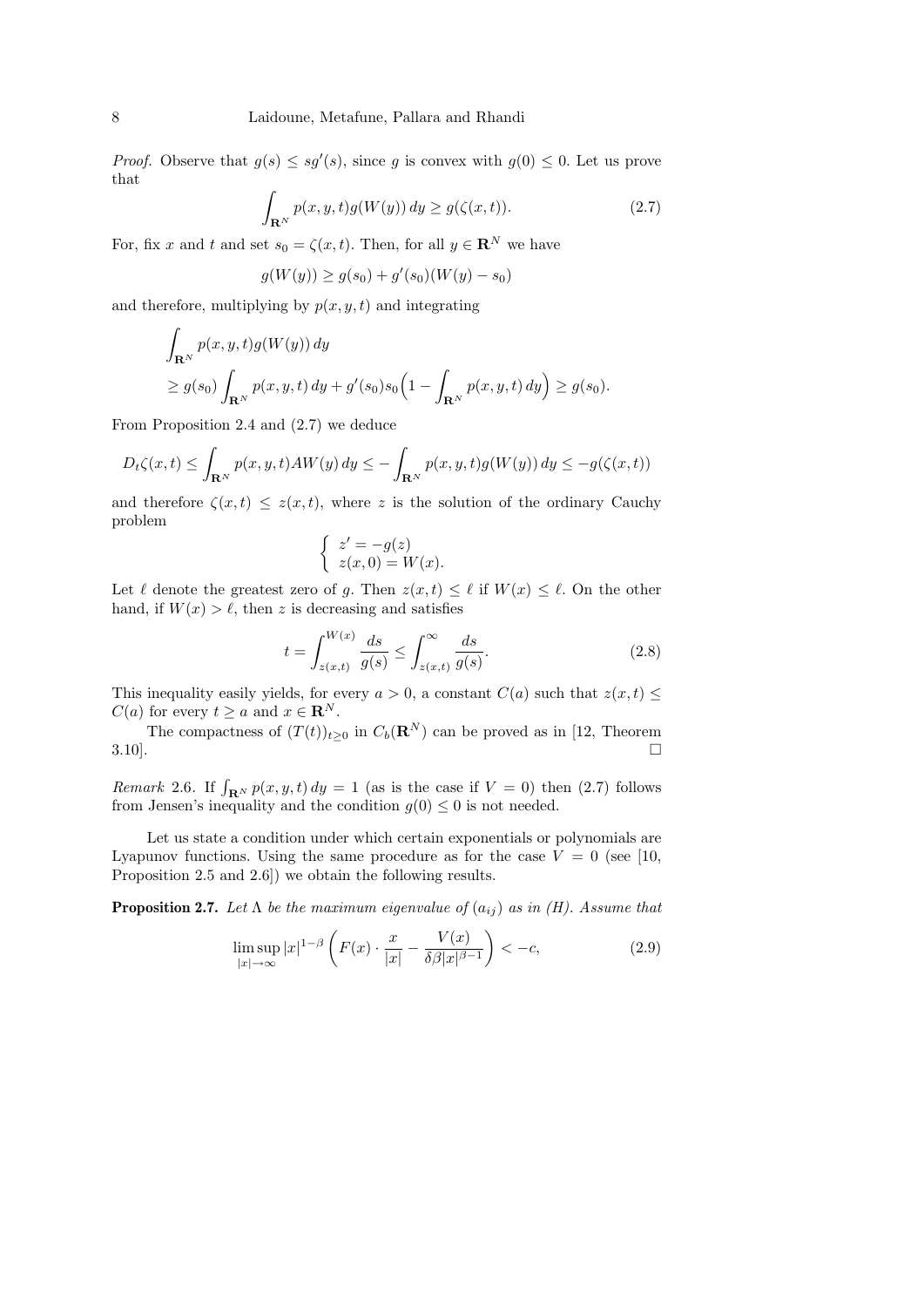$0 < c < \infty$ , for some  $c, \delta > 0, \beta > 1$  such that  $\delta < (\beta \Lambda)^{-1}c$ . Then  $W(x) =$  $\exp{\{\delta|x|^{\beta}\}}$  is a Lyapunov function. Moreover, if  $\beta > 2$ , there exist positive constants  $c_1, c_2$  such that

$$
\zeta(x,t) \le c_1 \exp\left(c_2 t^{-\beta/(\beta - 2)}\right) \tag{2.10}
$$

for  $x \in \mathbf{R}^N$ ,  $t > 0$ .

Proposition 2.8. Assume that

$$
\limsup_{|x| \to \infty} |x|^{1-\beta} \left( F(x) \cdot \frac{x}{|x|} - \frac{|x|}{2\alpha} V(x) \right) < 0,\tag{2.11}
$$

for some  $\alpha > 0$ ,  $\beta > 2$ . Then  $W(x) = (1 + |x|^2)^{\alpha}$  is a Lyapunov function and there exists a positive constant c such that

$$
\zeta(x,t) \le ct^{-(2\alpha)/(\beta - 2)}\tag{2.12}
$$

for  $x \in \mathbf{R}^N$ ,  $0 < t < 1$ .

Remark 2.9. Proposition 2.7 will be used to check the integrability of  $|F|^k$  and  $V^k$ with respect to p, assuming that  $|F|$ , V grow at infinity not faster than  $\exp\{|x|^{\gamma}\}$ for some  $\gamma < \beta$ .

#### 3. Uniform and pointwise bounds on transition densities

In this section we fix  $T > 0$  and consider p as a function of  $(y, t) \in \mathbb{R}^N \times (0, T)$  for arbitrary, but fixed,  $x \in \mathbb{R}^N$ . Further, fix  $0 < a_0 < a < b < b_0 \leq T$  and assume for definiteness  $b_0 - b \ge a - a_0$ . Setting

$$
\Gamma(k, x, a_0, b_0) := \left( \int_{Q(a_0, b_0)} (1 + |F(y)|^k + V(y)^k) p(x, y, t) \, dy \, dt \right)^{\frac{1}{k}}, \tag{3.1}
$$

the proofs of Proposition 3.1, Lemma 3.1 and Proposition 3.2 in [10] remain valid for the case  $V \neq 0$ . So, we obtain that

$$
p \in \mathcal{H}^{s,1}(Q(a,b)) \quad \text{ for all } s \in (1,k),
$$

provided that  $\Gamma(k, x, a_0, b_0) < \infty$  for some  $k > N + 2$ . Hence, by the embedding theorem for  $\mathcal{H}^{s,1}$ ,  $s > N+2$ , (see [10, Theorem 7.1]), we have

**Theorem 3.1.** If  $\Gamma(k, x, a_0, b_0) < \infty$  for some  $k > N + 2$ , then p belongs to  $L^{\infty}(Q(a, b)).$ 

To obtain uniform and pointwise bounds on  $p$  we introduce the functions

$$
\Gamma_1(k, x, a_0, b_0) = \left( \int_{Q(a_0, b_0)} (1 + |F(y)|^k) p(x, y, t) \, dy \, dt \right)^{\frac{1}{k}}, \tag{3.2}
$$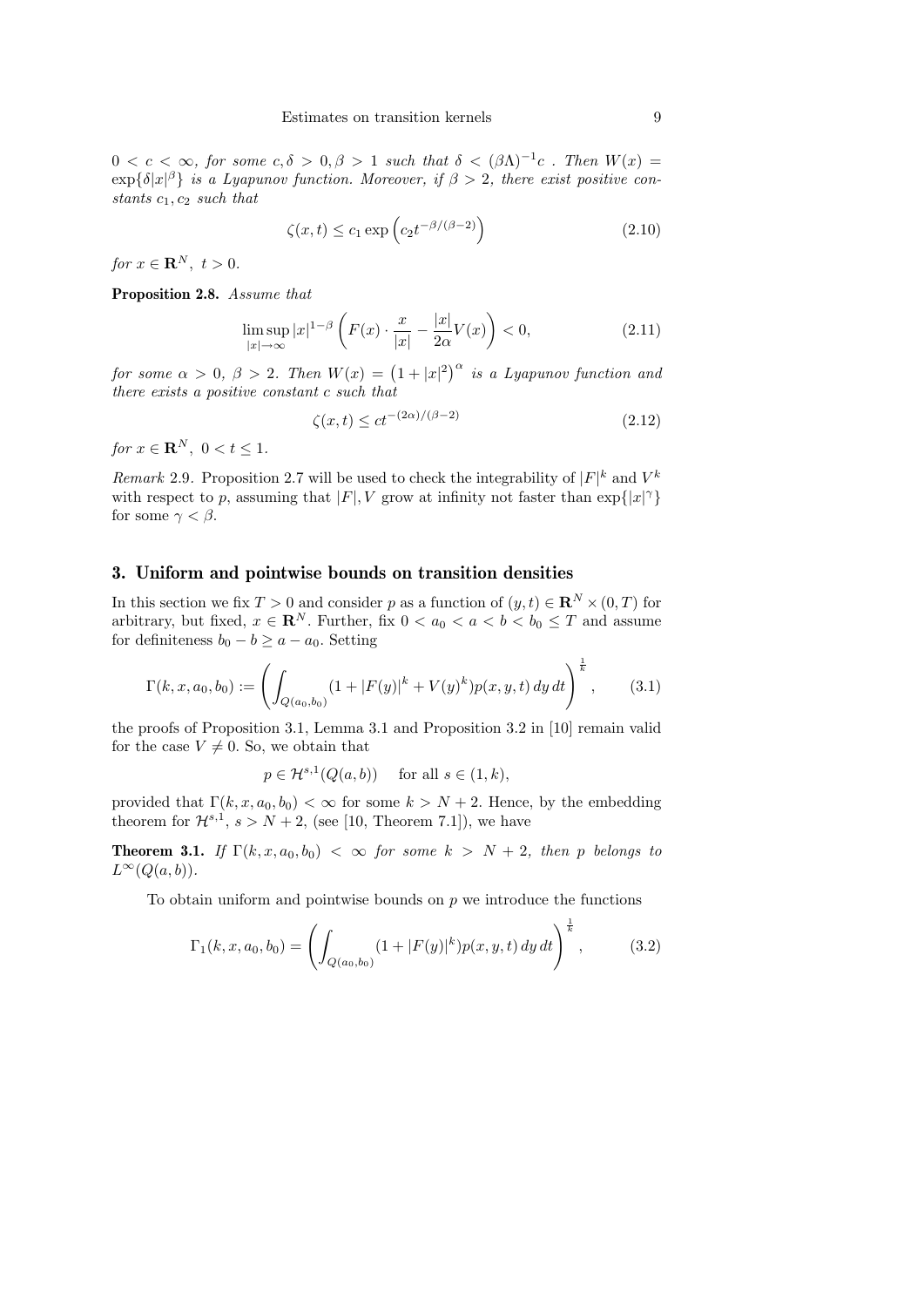#### 10 Laidoune, Metafune, Pallara and Rhandi

$$
\Gamma_2(k, x, a_0, b_0) = \left( \int_{Q(a_0, b_0)} V^{\frac{k}{2}}(y) p(x, y, t) \, dy \, dt \right)^{\frac{2}{k}}.
$$
\n(3.3)

Clearly  $\Gamma_1(k, x, a_0, b_0) + \Gamma_2(k, x, a_0, b_0) \leq C\Gamma(k, x, a_0, b_0)$ . The following result shows that only the assumption  $\Gamma_1(k, x, a_0, b_0)$ ,  $\Gamma_2(k, x, a_0, b_0) < \infty$  for some  $k > N + 2$  is needed to obtain the boundedness of p.

**Theorem 3.2.** If  $\Gamma_1(k, x, a_0, b_0), \Gamma_2(k, x, a_0, b_0) < \infty$  for some  $k > N + 2$  then

$$
||p||_{L^{\infty}(Q(a,b))} \leq C \left( \Gamma_1^k(k, x, a_0, b_0) + \Gamma_2^{\frac{k}{2}}(k, x, a_0, b_0) + \frac{b_0 - a_0}{(a - a_0)^{\frac{k}{2}}} \right). \tag{3.4}
$$

*Proof.* Step 1. Assume first that  $\Gamma(k, x, a_0, b_0) < \infty$  so that  $p \in L^{\infty}(Q(a, b))$  for every  $a_0 < a < b < b_0$  by Theorem 3.1 and consider  $q = \eta^{\frac{k}{2}} p \in L^{\infty}(Q_T)$  where  $\eta$  is a smooth function with compact support in  $(a_0, b_0)$  such that  $0 \le \eta \le 1$ ,  $\eta(t) = 1$ for  $a \le t \le b$ . Clearly  $q \in L^{\infty}(Q_T)$ .

Let  $\varphi \in C^{2,1}(Q_T)$  be such that  $\varphi(\cdot,t)$  has compact support for every t. From (1.4) we obtain

$$
\left| \int_{Q_T} q(\partial_t \varphi + A_0 \varphi) \, dy \, dt \right| = \left| \int_{Q_T} (qF \cdot D\varphi - Vq\varphi + \frac{k}{2} p\varphi \eta^{\frac{k-2}{2}} \partial_t \eta) \, dy \, dt \right|.
$$
\nwe note that

Next we note that

$$
||p\eta^{\frac{k-2}{2}}||_{L^{\frac{k}{2}}(Q_T)} \leq ||q||_{L^{\infty}(Q_T)}^{\frac{k-2}{k}} (b_0 - a_0)^{\frac{2}{k}}
$$

and that

$$
||Fq||_{L^{k}(Q_T)} \leq ||q||_{L^{\infty}(Q_T)}^{\frac{k-1}{k}} \Gamma_1(k, x, a_0, b_0) ||Vq||_{L^{\frac{k}{2}}(Q_T)}
$$
  

$$
\leq ||q||_{L^{\infty}(Q_T)}^{\frac{k-2}{k}} \Gamma_2(k, x, a_0, b_0).
$$

Since also

$$
||q||_{L^{k}(Q_T)} \leq ||q||_{L^{\infty}(Q_T)}^{\frac{k-1}{k}}(b_0 - a_0)^{\frac{1}{k}}, \quad ||q||_{L^{\frac{k}{2}}(Q_T)}
$$
  

$$
\leq ||q||_{L^{\infty}(Q_T)}^{\frac{k-2}{k}}(b_0 - a_0)^{\frac{2}{k}},
$$

Theorem 7.3 in [10] now implies that

$$
||q||_{L^{\infty}(Q_T)} \leq C \Big(||q||_{L^{\infty}(Q_T)}^{\frac{k-1}{k}} \Gamma_1(k, x, a_0, b_0) + ||q||_{L^{\infty}(Q_T)}^{\frac{k-2}{k}} \Big(\Gamma_2(k, x, a_0, b_0) + \frac{(b_0 - a_0)^{\frac{2}{k}}}{a - a_0}\Big)\Big)
$$

and hence, after a simple calculation,

$$
||q||_{L^{\infty}(Q_T)} \leq C \left( \Gamma_1^k(k, x, a_0, b_0) + \Gamma_2^{\frac{k}{2}}(k, x, a_0, b_0) + \frac{b_0 - a_0}{(a - a_0)^{\frac{k}{2}}} \right)
$$

and (3.4) follows.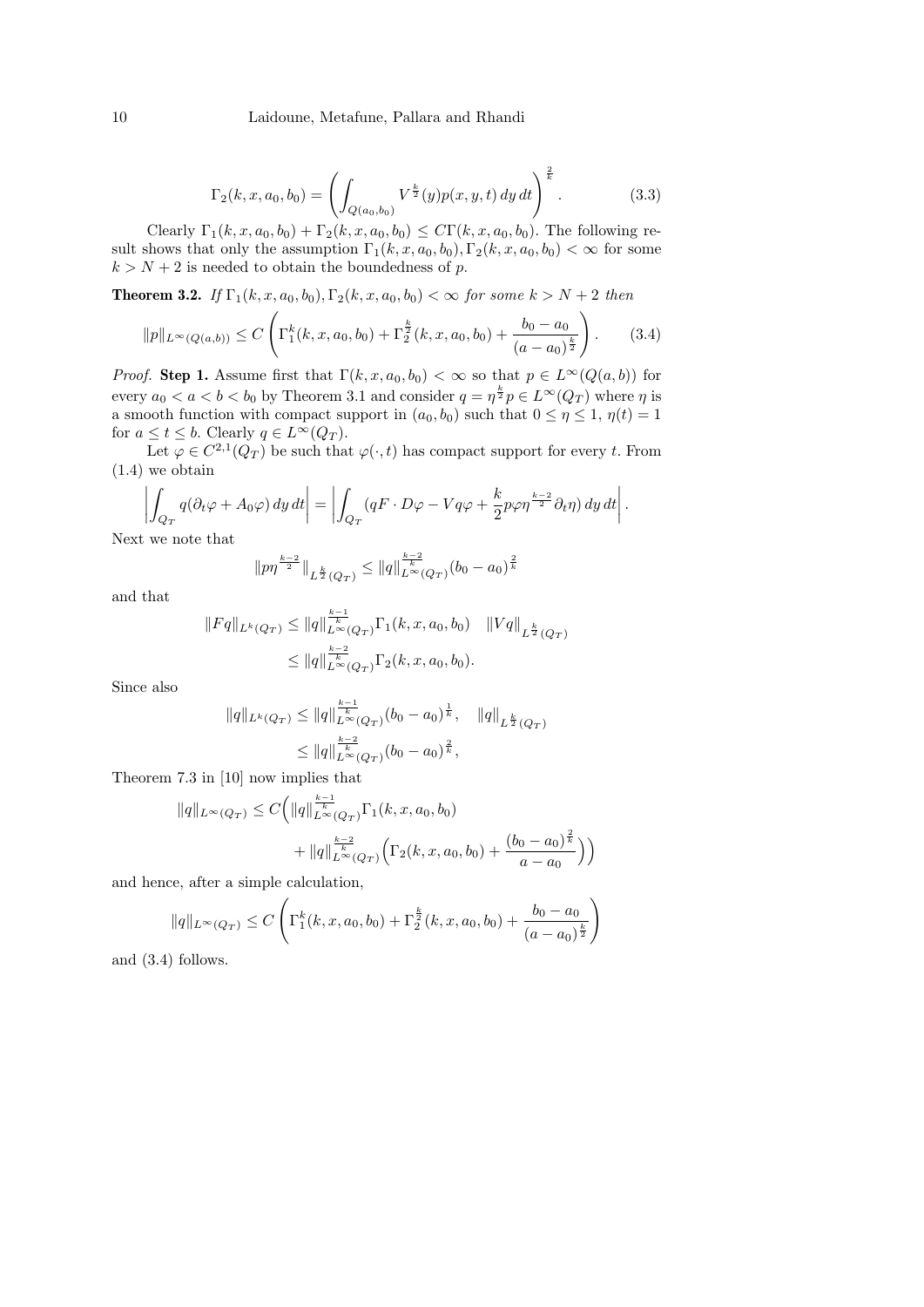**Step 2.** Let us now consider the general case. Fix a smooth function  $\theta \in C_c^{\infty}(\mathbf{R})$ such that  $\theta(s) = 1$  for  $|s| \leq 1$ ,  $\theta(s) = 0$  for  $|s| \geq 2$  and define  $\theta_n(x) = \theta\left(\frac{|x|}{n}\right)$  $\frac{x|}{n}\bigg),$  $V_n = V\theta_n$ . We consider the minimal semigroup  $(U_n(t))_{t\geq 0}$  generated in  $C_b(\mathbf{R}^N)$  by the operator  $A_n = A_0 + F \cdot D - V_n$ . Since  $V_n \leq V$  the procedure for constructing the minimal semigroup recalled in Section 2 and the maximum principle yield  $U_n(t)f \leq$  $T(t)$  f for every  $f \in C_b(\mathbf{R}^N)$ . If  $p_n$  denotes the kernel of  $U_n$  the above inequality is equivalent to  $p_n(x, y, t) \leq p(x, y, t)$ . To show that  $p_n$  converges pointwise to p we consider the analytic semigroup  $(T_n(t))_{t>0}$  generated by A on  $C_b(B_n)$ , under Dirichlet boundary conditions  $(B_n$  is the ball of centre 0 and radius n). Since  $V_n = V$  in  $B_n$ , the maximum principle gives  $T_n(t)f \leq U_n(t)f \leq T(t)f$  in  $B_n$  for every  $f \in C_b(\mathbf{R}^N)$ ,  $f \geq 0$ . Then  $r_n(x, y, t) \leq p_n(x, y, t) \leq p(x, y, t)$  for  $x, y \in B_\rho$ with  $\rho < n$ , where  $r_n$  is the kernel of  $T_n$  in  $B_n$ . Letting  $n \to \infty$  we see that  $p_n \to p$ pointwise, since this is true for  $r_n$ , see [11, Theorem 4.4].

The proof now easily follows by approximation from Step 1. Let  $\Gamma_i^n(k, x, a_0, b_0)$  be the functions defined in (3.1), (3.2), (3.3) relative to  $p_n$ . Since  $p_n \leq p$  and  $V_n \leq V$ , it follows that  $\Gamma_i^n(k, x, a_0, b_0) \leq \Gamma_i(k, x, a_0, b_0)$ . Moreover,  $\Gamma^n(k, x, a_0, b_0) < \infty$  for every n, since  $V_n$  is bounded. Then we obtain from Step 1

$$
||p_n||_{L^{\infty}(Q(a,b))} \leq C \left( \Gamma_1^k(k, x, a_0, b_0) + \Gamma_2^{\frac{k}{2}}(k, x, a_0, b_0) + \frac{b_0 - a_0}{(a - a_0)^{\frac{k}{2}}} \right)
$$

and the statement follows letting  $n \to \infty$ .

Now we apply similar techniques to obtain pointwise bounds.

We consider the following assumption depending on the weight function  $\omega$ which, in our examples, will be a polynomial or an exponential.

- (H1)  $W_1, W_2$  are Lyapunov functions for A,  $W_1 \leq W_2$  and there exists  $1 \leq \omega \in$  $C^2(\mathbf{R}^N)$  such that
	- (i)  $\omega \le cW_1$ ,  $|D\omega| \le c\omega^{\frac{k-1}{k}} W_1^{\frac{1}{k}}$ ,  $|D^2\omega| \le c\omega^{\frac{k-2}{k}} W_1^{\frac{2}{k}}$

(ii)  $\omega V^{\frac{k}{2}} \leq cW_2$  and  $\omega |F|^k \leq cW_2$ for some  $k > N + 2$  and a constant  $c > 0$ .

We denote by  $\zeta_1, \zeta_2$  the functions defined by (2.1) and associated with  $W_1, W_2$ , respectively.

By Proposition 2.4 we know that (H1) implies  $\Gamma_i(k, x, a_0, b_0) < \infty$  for  $i = 1, 2$ . In particular, since  $k > N + 2$ , Theorem 3.2 shows that  $p(x, \cdot, \cdot) \in L^{\infty}(Q(a, b))$  for every  $x \in \mathbf{R}^N$ .

The use of different Lyapunov functions allows us to obtain more precise estimates in the theorem below and its corollaries.

The proof of the following result is similar to the one of [10, Theorem 4.1]. For reader's convenience we give the details of the proof.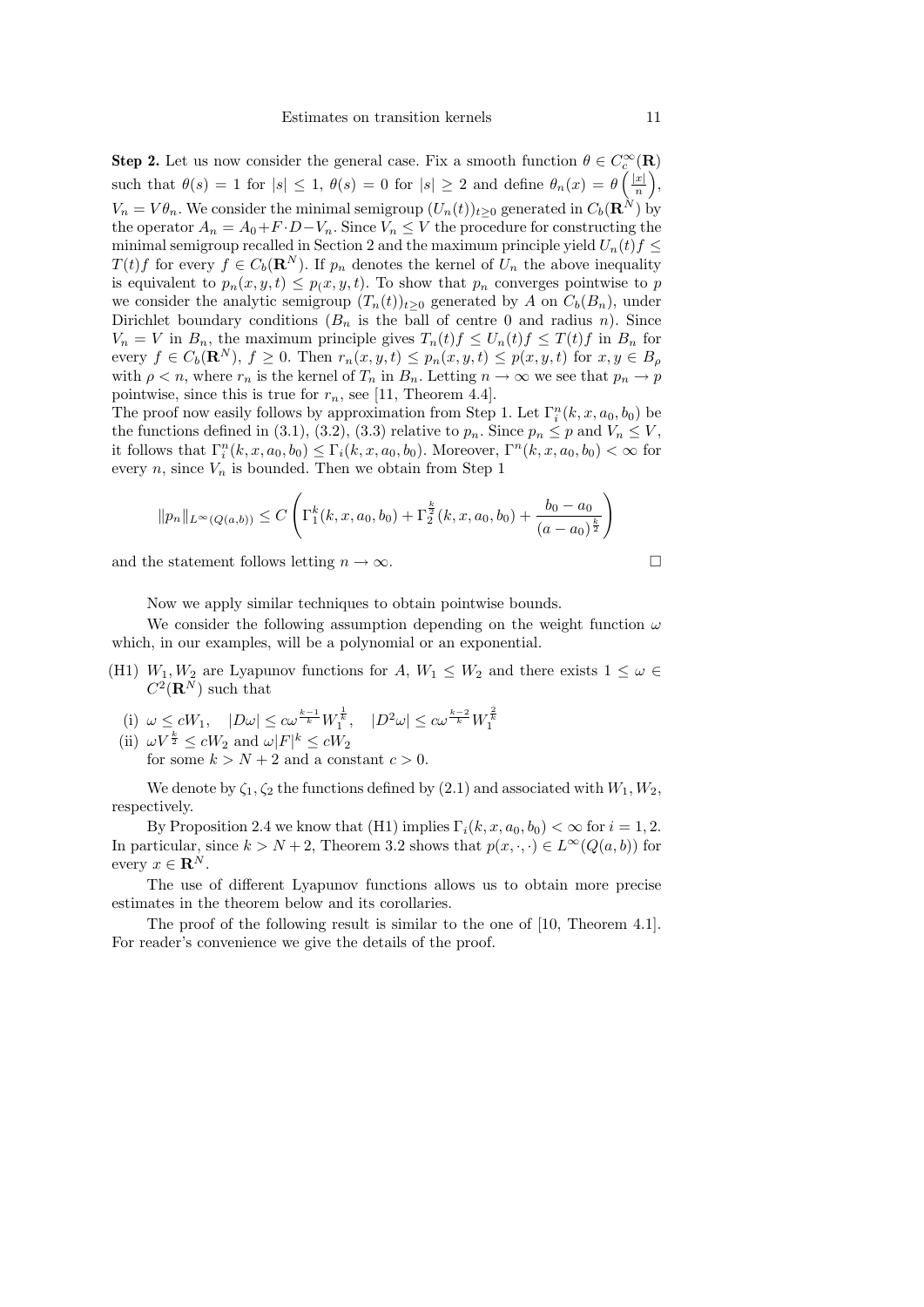**Theorem 3.3.** Assume (H1). Then, there exists a constant  $C > 0$  such that

$$
0 < \omega(y)p(x, y, t) \le C \left( \int_{a_0}^{b_0} \zeta_2(x, t) dt + \frac{1}{(a - a_0)^{\frac{k}{2}}} \int_{a_0}^{b_0} \zeta_1(x, t) dt \right) \tag{3.5}
$$

for all  $x, y \in \mathbf{R}^{N}, a \leq t \leq b$ .

*Proof.* Step 1. Assume first that  $\omega$  is bounded. As in the proof of Theorem 3.2 we choose a smooth function  $\eta(t)$  such that  $\eta(t) = 1$  for  $a \le t \le b$  and  $\eta(t) = 0$  for  $t \le a_0$  and  $t \ge b_0$ ,  $0 \le \eta' \le \frac{2}{a-a_0}$ . We consider  $\psi \in C^{2,1}(Q_T)$  such that  $\psi(\cdot,T) = 0$ and such that  $\psi(\cdot, t)$  has compact support for all t. Setting  $q = \eta^{\frac{k}{2}} p$  and taking  $\varphi(y,t) = \eta^{\frac{k}{2}}(t)\omega(y)\psi(y,t)$ , from (1.4) we obtain

$$
\int_{Q_T} \omega q \left( -\partial_t \psi - A_0 \psi \right) dy dt = \int_{Q_T} \left[ q \left( \psi A_0 \omega + 2 \sum_{i,j=1}^N a_{ij} D_i \omega D_j \psi + \omega F \cdot D \psi + \psi F \cdot D \omega - V \omega \psi \right) + \frac{k}{2} p \omega \psi \eta^{\frac{k-2}{2}} \partial_t \eta \right] dy dt.
$$
\n(3.6)

Since  $\omega$  is bounded, then  $\omega q \in L^1(Q_T) \cap L^\infty(Q_T)$ , by Theorem 3.2 and then [10, Theorem 7.3] yields

$$
\| \omega q \|_{L^{\infty}(Q_T)} \leq C \Big( \| \omega q \|_{L^k(Q_T)} + \| \omega q \|_{L^{\frac{k}{2}}(Q_T)} + \| q D^2 \omega \|_{L^{\frac{k}{2}}(Q_T)} + \| q D \omega \|_{L^k(Q_T)} + \| \omega q F \|_{L^k(Q_T)} + \| q F D \omega \|_{L^{\frac{k}{2}}(Q_T)} + \| q V \omega \|_{L^{\frac{k}{2}}(Q_T)} + \frac{1}{a - a_0} \| p \omega \eta^{\frac{k-2}{2}} |_{L^{\frac{k}{2}}(Q_T)} \Big).
$$

Next observe that

$$
\begin{aligned} \|\omega q\|_{L^k(Q_T)} &\leq \|\omega q\|_{L^\infty(Q_T)}^{\frac{k-1}{k}} \|\omega q\|_{L^1(Q_T)}^{\frac{1}{k}} \leq \|\omega q\|_{L^\infty(Q_T)}^{\frac{k-1}{k}} \left(\int_{a_0}^{b_0} \zeta_1 \, dt\right)^{\frac{1}{k}},\\ \|\omega q\|_{L^{\frac{k}{2}}(Q_T)} &\leq \|\omega q\|_{L^\infty(Q_T)}^{\frac{k-2}{k}} \|\omega q\|_{L^1(Q_T)}^{\frac{2}{k}} \leq \|\omega q\|_{L^\infty(Q_T)}^{\frac{k-2}{k}} \left(\int_{a_0}^{b_0} \zeta_1 \, dt\right)^{\frac{2}{k}},\\ \text{at } &\text{by (H1)(ii)} \end{aligned}
$$

and that, by (H1)(ii),

$$
\begin{aligned} \|\omega qF\|_{L^k(Q_T)} &\leq \|\omega q\|_{L^\infty(Q_T)}^{\frac{k-1}{k}}\|\omega qF^k\|_{L^1(Q_T)}^{\frac{1}{k}} \leq \|\omega q\|_{L^\infty(Q_T)}^{\frac{k-1}{k}}\left(\int_{a_0}^{b_0}\zeta_2\,dt\right)^{\frac{1}{k}},\\ \|\omega qV\|_{L^{\frac{k}{2}}(Q_T)} &\leq \|\omega q\|_{L^\infty(Q_T)}^{\frac{k-2}{k}}\|\omega qV^{\frac{k}{2}}\|_{L^1(Q_T)}^{\frac{2}{k}} \leq \|\omega q\|_{L^\infty(Q_T)}^{\frac{k-2}{k}}\left(\int_{a_0}^{b_0}\zeta_2\,dt\right)^{\frac{2}{k}}. \end{aligned}
$$

Moreover, as in the proof of Theorem 3.2 one has

$$
\|\omega p\eta^{\frac{k-2}{2}}\|_{L^{\frac{k}{2}}(Q_T)} \leq \|\omega q\|_{L^{\infty}(Q_T)}^{\frac{k-2}{k}}\|\omega p\|_{L^1(Q(a_0,b_0))}^{\frac{2}{k}} \leq \|\omega q\|_{L^{\infty}(Q_T)}^{\frac{k-2}{k}}\left(\int_{a_0}^{b_0} \zeta_1 dt\right)^{\frac{2}{k}}.
$$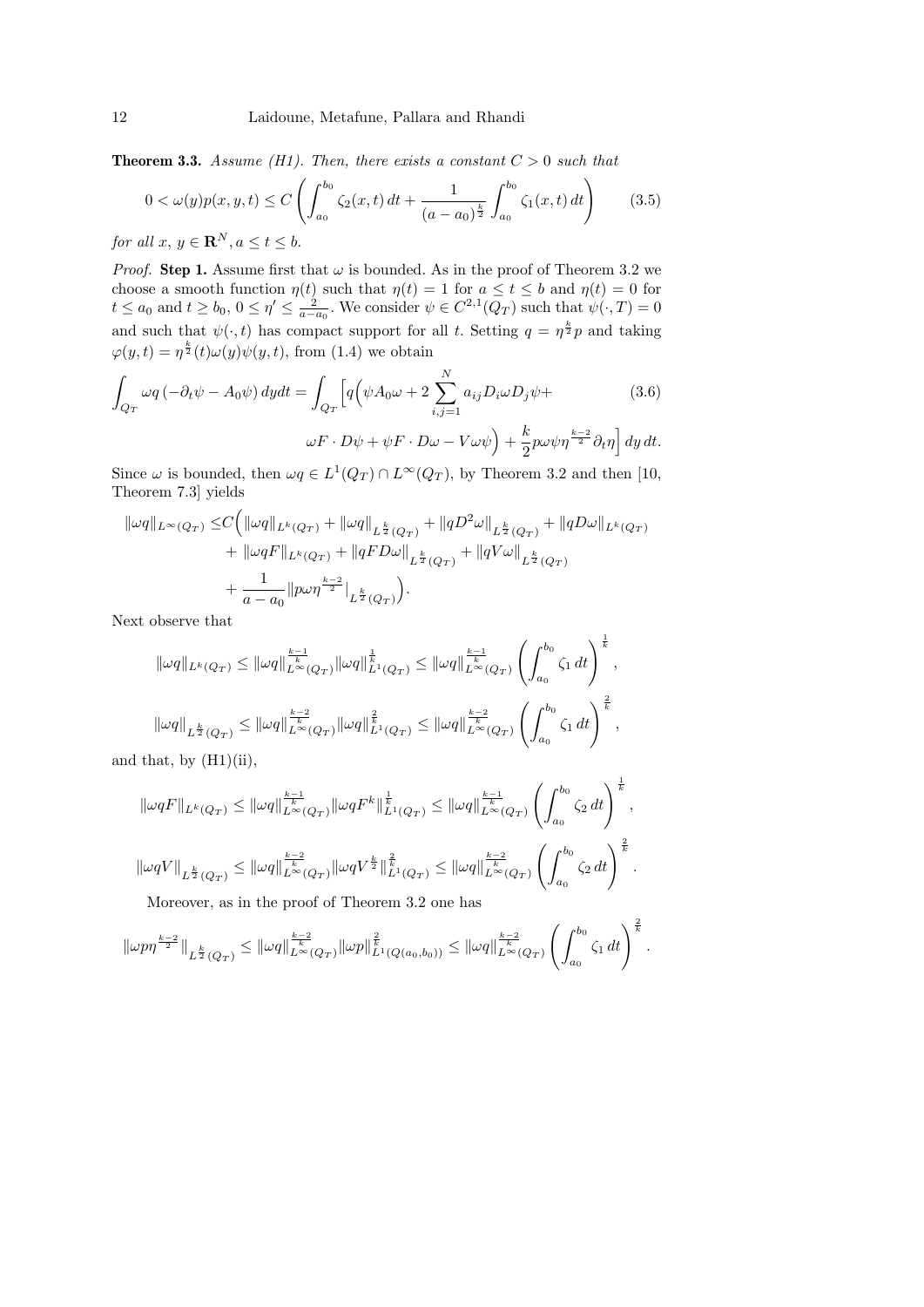Next we combine  $(H1)(i)$  and  $(H1)(ii)$  to estimate the remaining terms

$$
||D\omega qF||_{L^{\frac{k}{2}}(Q_T)} \leq \left(\int_{Q_T} q^{\frac{k}{2}} \omega^{\frac{k-2}{2}} W_2\right)^{\frac{2}{k}} \leq ||\omega q||_{L^{\infty}(Q_T)}^{\frac{k-2}{2}} \left(\int_{a_0}^{b_0} \zeta_2 dt\right)^{\frac{2}{k}}
$$

and, similarly,

$$
||D^2 \omega q||_{L^{\frac{k}{2}}(Q_T)} \le ||\omega q||_{L^{\infty}(Q_T)}^{\frac{k-2}{k}} \left(\int_{a_0}^{b_0} \zeta_1 dt\right)^{\frac{2}{k}}
$$
  

$$
||D\omega q||_{L^k(Q_T)} \le ||\omega q||_{L^{\infty}(Q_T)}^{\frac{k-1}{k}} \left(\int_{a_0}^{b_0} \zeta_1 dt\right)^{\frac{1}{k}}.
$$

Collecting similar terms and recalling that  $W_1 \leq W_2$  we obtain

$$
\| \omega q \|_{L^{\infty}(Q_T)} \leq C \| \omega q \|_{L^{\infty}(Q_T)}^{\frac{k-1}{k}} \left( \int_{a_0}^{b_0} \zeta_2 dt \right)^{\frac{1}{k}} + C \| \omega q \|_{L^{\infty}(Q_T)}^{\frac{k-2}{k}} \left( \left( \int_{a_0}^{b_0} \zeta_2 dt \right)^{\frac{2}{k}} + \frac{1}{a - a_0} \left( \int_{a_0}^{b_0} \zeta_1 dt \right)^{\frac{2}{k}} \right)
$$

hence, after simple computations,

$$
\|\omega q\|_{L^{\infty}(Q_T)} \leq C \left( \int_{a_0}^{b_0} \zeta_2 dt + \frac{1}{(a - a_0)^{\frac{k}{2}}} \int_{a_0}^{b_0} \zeta_1 dt \right)
$$

and (3.5) follows for a bounded  $\omega$ .

**Step 2.** If  $\omega$  is not bounded, we consider  $\omega_{\varepsilon} = \frac{\omega}{1+\varepsilon\omega}$ . A straightforward computation shows that  $\omega_{\varepsilon}$  satisfies  $(H1)$  with a constant C independent of  $\varepsilon$ . Therefore, from Step 1 we obtain

$$
0 < \omega_{\varepsilon}(y)p(x,y,t) \le C \left( \int_{a_0}^{b_0} \zeta_2(x,t) \, dt + \frac{1}{(a-a_0)^{\frac{k}{2}}} \int_{a_0}^{b_0} \zeta_1(x,t) \, dt \right), \tag{3.7}
$$

with C independent of  $\varepsilon$  and, letting  $\varepsilon \to 0$ , the statement is proved.

Corollary 3.4. Assume that

$$
\limsup_{|x| \to \infty} |x|^{1-\beta} \left( F(x) \cdot \frac{x}{|x|} - \frac{V(x)}{\delta \beta |x|^{\beta - 1}} \right) < -c, \qquad 0 < c < \infty \tag{3.8}
$$

for some  $\delta > 0, c > 0, \beta > 2$  such that  $\delta < (\beta \Lambda)^{-1}c$ , where  $\Lambda$  is the maximum eigenvalue of  $(a_{ij})$ , and that  $V(x) + |F(x)| \leq c_1 e^{c_2|x|^{\beta-\varepsilon}}$  for some  $\varepsilon, c_1, c_2 > 0$ . Then β

$$
0 < p(x, y, t) \le c_3 \exp\left(c_4 t^{-\frac{\beta}{\beta - 2}}\right) \exp\left(-\delta |y|^{\beta}\right)
$$

for  $x, y \in \mathbf{R}^N$ ,  $0 < t \leq T$ , for suitable  $c_3, c_4 > 0$ .

 $\frac{2}{k}$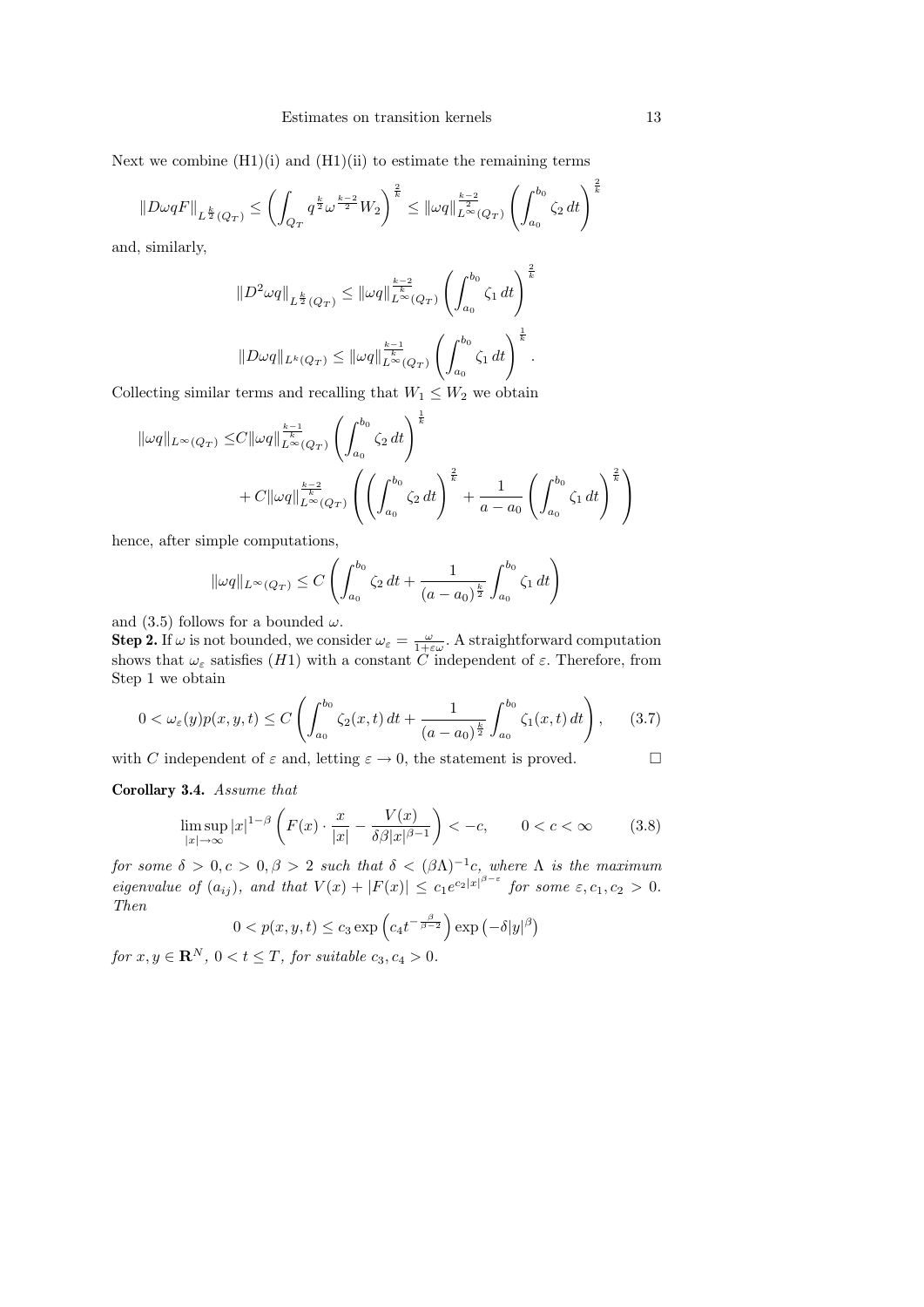*Proof.* We take  $\omega(y) = e^{\delta |y|^{\beta}}$ ,  $W_1(y) = W_2(y) = e^{\gamma |y|^{\beta}}$  for  $\delta < \gamma < (\beta \Lambda)^{-1}c$  and use Theorem 3.3 with  $a = t$  and  $a - a_0 = b_0 - b = b - a = \frac{t}{2}$ . The thesis then follows using Proposition 2.7.

*Example.* (i) The above corollary applies with any  $\gamma < (\beta \Lambda)^{-1}c$  and without any restriction on  $V \geq 0$  when

$$
\limsup_{|x| \to \infty} |x|^{1-\beta} \left( F(x) \cdot \frac{x}{|x|} \right) < -c, \qquad 0 < c < \infty,
$$

for some  $\beta > 2$  and  $|F(x)| \leq c_1 e^{c_2 |x|^{\beta - \varepsilon}}$  for some  $\varepsilon, c_1, c_2 > 0$ . This is obvious if  $V = 0$  and, in the general case, it follows by observing that the kernel  $p$  is pointwise dominated, by the maximum principle, by the corresponding kernel of the operator with  $V = 0$ .

(ii) Let us consider the Schrödinger operator  $\Delta - a^2 |x|^s$  with  $a > 0, s > 2$ . Then Corollary 3.4 applies with  $\beta = 1 + \frac{s}{2}$  and any  $\delta < \frac{2a}{s+2}$ . This yields

$$
0 < p(x, y, t) \le c_3 \exp\left(c_4 t^{-\frac{s+2}{s-2}}\right) \exp\left(-\delta |y|^{\frac{s+2}{2}}\right) := c(t)\phi(y).
$$

Using the symmetry of  $p$  and the semigroup law (see [9, Example 3.13]), we obtain

$$
p(x, y, t) \leq c_3 \exp\left(c_4 t^{-\frac{s+2}{s-2}}\right) \exp\left(-\delta |x|^{\frac{s+2}{2}}\right) \exp\left(-\delta |y|^{\frac{s+2}{2}}\right).
$$

This estimate was obtained in [9, Example 3.13].

(iii) Let us generalize the previous situation to the case of the operators

$$
A = \Delta - |x|^r \frac{x}{|x|} \cdot D - |x|^s
$$

with  $r > 1$ . We distinguish three cases.

(a) If  $s < 2r$ , then  $\beta = r + 1$  and  $\delta$  can be any positive number less than  $\frac{1}{r+1}$ . Therefore

$$
0 < p(x, y, t) \le c_1 \exp\left(c_2 t^{-\frac{r+1}{r-1}}\right) \exp\left(-\delta |y|^{r+1}\right).
$$

(b) If  $s = 2r$ , then  $\beta = r + 1$  as before but now  $\delta$  must be less than  $\frac{1+\sqrt{5}}{2(r+1)}$ . (c) If  $s > 2r$ , then  $\beta = 1 + \frac{s}{2}$  and  $\delta < \frac{2}{s+2}$ . Then we get, as in (ii)

$$
0 < p(x, y, t) \le c_1 \exp\left(c_2 t^{-\frac{s+2}{s-2}}\right) \exp\left(-\delta |y|^{\frac{s+2}{2}}\right) := c(t)\phi(y). \tag{3.9}
$$

In this case one can also obtain estimates with respect to  $x$  proceeding as in (ii). We consider the formal adjoint  $A^* = \Delta + |x|^r \frac{x}{|x|} \cdot D + (N +$  $(r-1)|x|^{r-1} - |x|^s$ , the associated minimal semigroup has the kernel  $p^*(x, y, t) = p(y, x, t)$  which satisfies (3.9), by the same argument as above. This yields  $p(t, x, y) \leq c(t)\phi(x)$  and, proceeding as in (ii),

$$
p(x, y, t) \le c_1 \exp\left(c_2 t^{-\frac{s+2}{s-2}}\right) \exp\left(-\delta |x|^{\frac{s+2}{2}}\right) \exp\left(-\delta |y|^{\frac{s+2}{2}}\right).
$$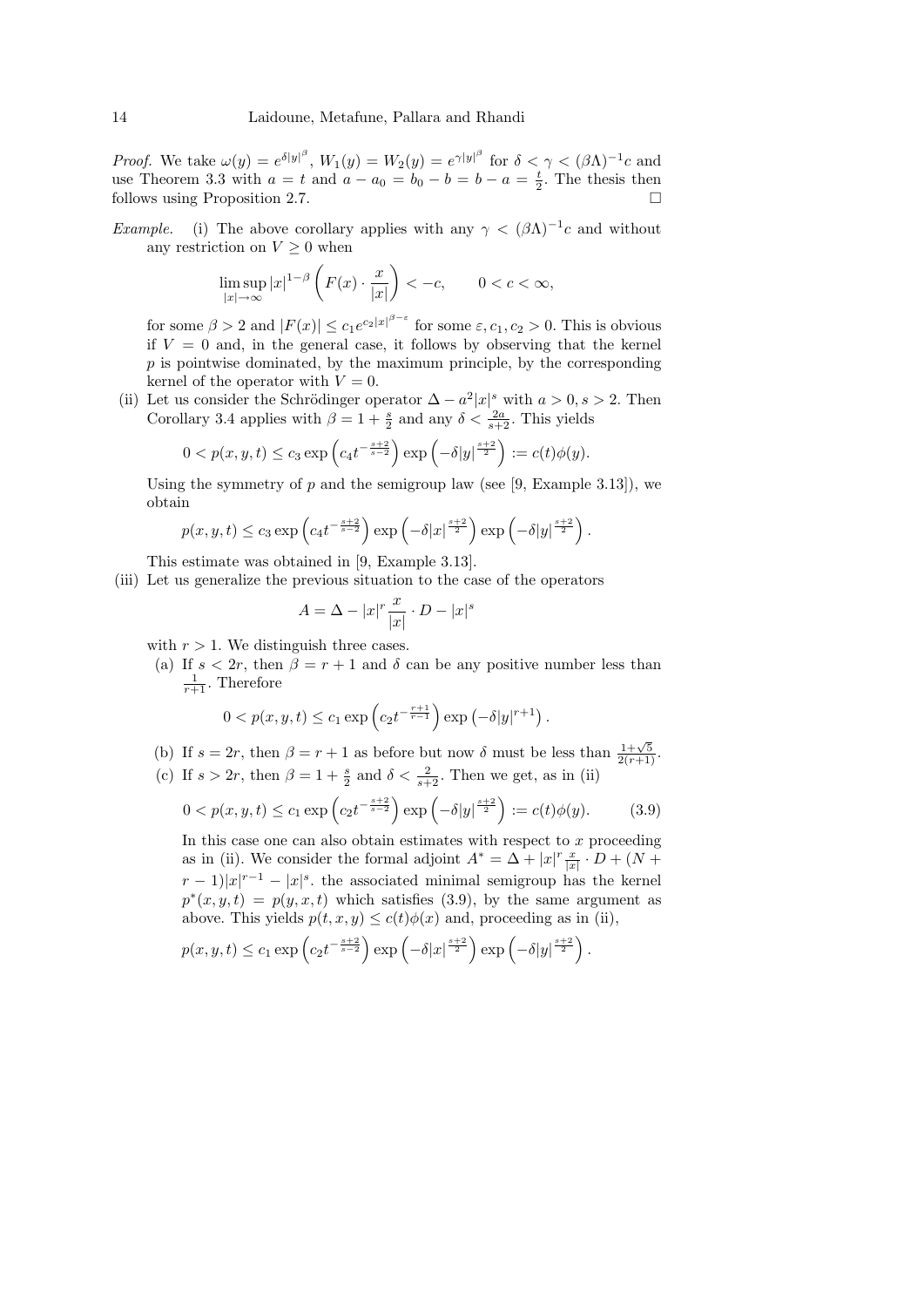Under conditions similar to those of Corollary 3.4, the estimate of  $p$  can be improved with respect to the time variable, loosing the exponential decay in y.

#### Corollary 3.5. Assume that

$$
\limsup_{|x| \to \infty} |x|^{1-\beta} \left( F(x) \cdot \frac{x}{|x|} - \frac{|x|}{2\alpha} V(x) \right) < 0,\tag{3.10}
$$

for some  $\alpha > 0$  and  $\beta > 2$ . If  $|F(x)| + \sqrt{V(x)} \le c(1+|x|^2)^{\gamma_1}$  and  $\omega(x) := (1+|x|^2)^{\gamma_2}$ with  $0 < k\gamma_1 + \gamma_2 \leq \alpha$ ,  $\gamma_1 \geq \frac{\beta-2}{4}$  and  $k > N + 2$ , then there exists a constant  ${\cal C}>0$  such that

$$
0 < p(x, y, t) \le \frac{C}{t^{\sigma}} (1 + |y|^2)^{-\gamma_2},
$$

for all  $x, y \in \mathbf{R}^{N}, 0 < t \leq 1$  where

$$
\sigma = \frac{2}{\beta - 2} \left( (k - 2)\gamma_1 + \gamma_2 \right).
$$

*Proof.* Observe that  $W_r(x) = (1 + |x|^2)^r$  is a Lyapunov function for every  $0 < r \leq$  $\alpha$ . If  $\zeta_r(x,t)$  is the corresponding function defined in (2.1), then Proposition 2.8 yields

$$
\zeta_r(x,t) \le c_r t^{\frac{-2r}{\beta-2}}
$$

for  $x \in \mathbb{R}^N$  and  $0 < t \leq 1$ . We set  $a = t$  and  $a - a_0 = b_0 - b = b - a = \frac{t^s}{2}$  where  $s \geq 1$ . will be chosen later and we apply Theorem 3.3 with  $\omega(x) = W_1(x) = (1 + |x|^2)^{\gamma_2}$ and  $W_2(x) = (1 + |x|^2)^{k\gamma_1 + \gamma_2}$ . Thus we obtain

$$
p(x,y,t) \leq C \left( t^{-\frac{2(k\gamma_1 + \gamma_2)}{\beta - 2} + s} + t^{-\frac{2\gamma_2}{\beta - 2} - s\frac{k}{2} + s} \right) (1 + |y|^2)^{-\gamma_2}.
$$

Minimising over s we get  $s = \frac{4\gamma_1}{\beta - 2}$  and the thesis follows.

Example. Let us consider again the operators

$$
A = \Delta - |x|^r \frac{x}{|x|} \cdot D - |x|^s
$$

with  $r > 1$ . Again we distinguish three cases.

(a) If  $s + 1 \le r$ , then  $\beta = r + 1$  and  $\gamma_1 = \frac{r}{2}$ . It is easily seen that (3.10) holds for every  $\alpha > 0$  and hence

$$
p(x, y, t) \leq Ct^{-(k-2)\frac{r}{r-1} - \frac{2\gamma_1}{r-1}} \left(1 + |y|^2\right)^{-\gamma_2}
$$

for every  $\gamma_2 \geq 0, 0 < t \leq 1, y \in \mathbb{R}^N$ .

(b) If  $r < s + 1$ , then (3.10) holds for  $\beta = s + 2$  and every  $\alpha > 0$ . So, we have to distinguish two cases.

(i) If  $s \leq 2r$ , then  $\gamma_1 = \frac{r}{2}$  and

$$
p(x, y, t) \leq Ct^{-(k-2)\frac{r}{s} - \frac{2\gamma_1}{s}} \left(1 + |y|^2\right)^{-\gamma_2},
$$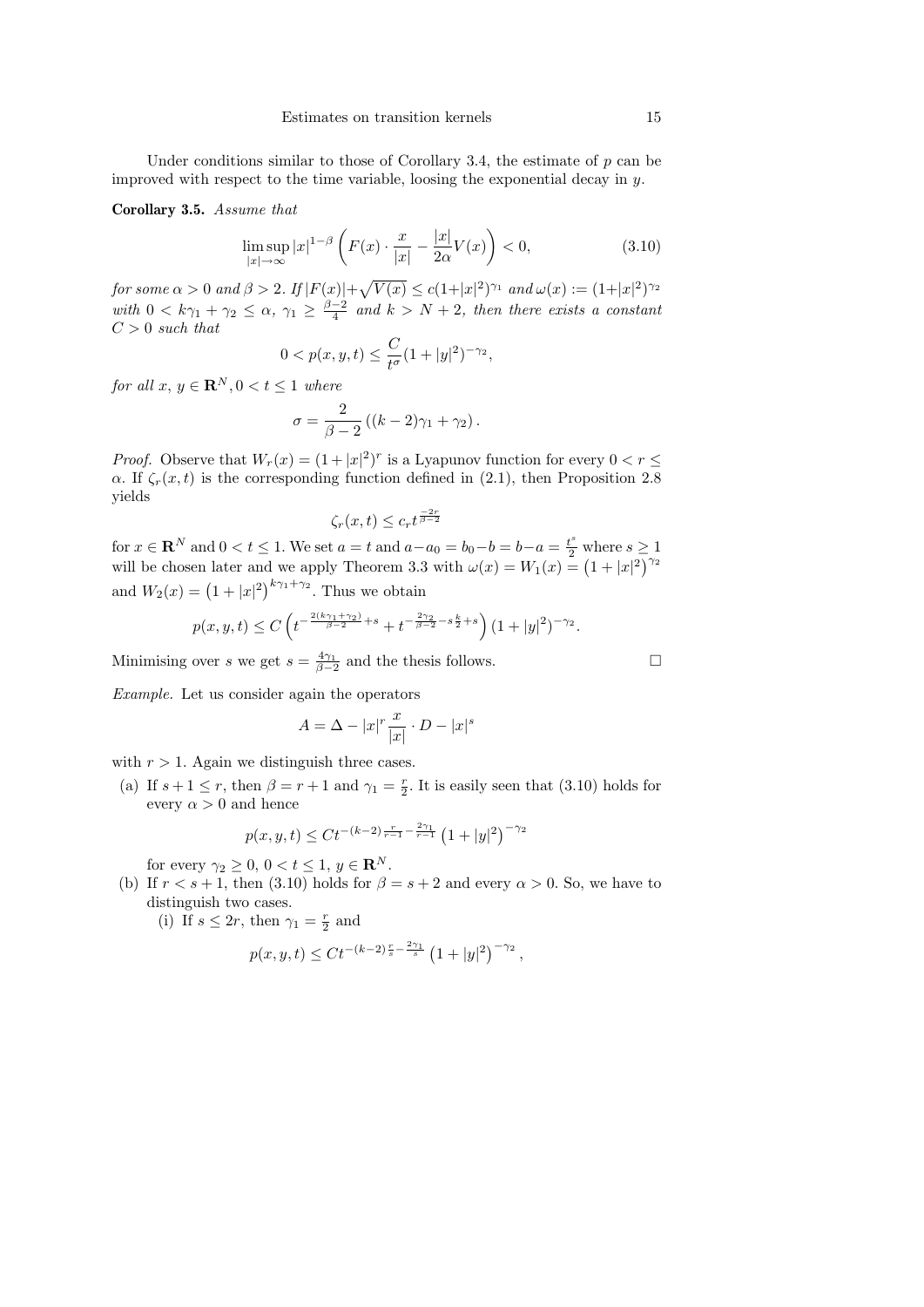(ii) If  $s > 2r$ , then  $\gamma_1 = \frac{s}{4}$  and

$$
p(x, y, t) \leq C t^{-\frac{k-2}{2} - \frac{2\gamma_1}{s}} \left(1 + |y|^2\right)^{-\gamma_2},
$$

for every  $\gamma_2 \geq 0, 0 < t \leq 1, y \in \mathbb{R}^N$ .

Remark 3.6. The results of this section generalize Theorem 4.1 and its corollaries in [10] and also the results obtained in [9] in the case of exponential decay but not for polynomial decay, where the results in [9] are more precise.

#### 4. Regularity properties

In this section we obtain the differentiability of the transition semigroup  $T(\cdot)$ associated with the transition kernels p in  $C_b(\mathbf{R}^N)$  in the case where the coefficients F and V are of exponential type.

We assume here that  $a_{ij} \in C_b^2(\mathbf{R}^N)$ ,  $V \in C^1(\mathbf{R}^N)$  and  $F \in C^2(\mathbf{R}^N)$ . All results of this section can be proved exactly by the same arguments as in [10, Section 5 and Section 6].

**Theorem 4.1.** Suppose that there exist constants  $\beta > 2$ ,  $c > 0$  such that

$$
\limsup_{|x| \to \infty} |x|^{1-\beta} \left( F(x) \cdot \frac{x}{|x|} - \frac{V(x)}{\delta \beta |x|^{\beta - 1}} \right) < -c.
$$

Assume moreover that

$$
V(x) + |DV(x)| + |F(x)| + |DF(x)| + |D^{2}F(x)| \leq c_{1} \exp(c_{2}|x|^{\beta-\varepsilon})
$$

for some  $\varepsilon$ ,  $c_1, c_2 > 0$ . Then the following estimates hold

(i)  $0 < p(x, y, t) \le c_3 \exp\{c_4 t^{-\frac{\beta}{\beta - 2}}\} \exp\{-\gamma |y|^\beta\}$ (ii)  $|D_y p(x, y, t)| \le c_3 \exp\{c_4 t^{-\frac{\beta}{\beta - 2}}\} \exp\{-\gamma |y|^\beta\}$ (iii)  $|D_y^2 p(x, y, t)| \le c_3 \exp\{c_4 t^{-\frac{\beta}{\beta - 2}}\} \exp\{-\gamma |y|^\beta\}$ (iv)  $|\partial_t p(x, y, t)| \leq c_3 \exp\{c_4 t^{-\frac{\beta}{\beta - 2}}\} \exp\{-\gamma |y|^\beta\}$ 

for suitable  $c_3, c_4, \gamma > 0$  and for all  $0 < t < T$  and  $x, y \in \mathbb{R}^N$ .

Remark 4.2. (a) Assuming only that there exist constants  $\beta > 2, c > 0$  such that

$$
\limsup_{|x| \to \infty} |x|^{1-\beta} \left( F(x) \cdot \frac{x}{|x|} - \frac{V(x)}{\delta \beta |x|^{\beta - 1}} \right) < -c,
$$

and  $V(x) + |F(x)| \leq C \exp(|x|^{\gamma})$  for some  $C > 0$  and  $\gamma < \beta$ , the functions  $p \log^2 p$  and  $p \log p$  are integrable in  $Q(a, b)$  and in  $\mathbb{R}^N$  for fixed  $t \in [a, b]$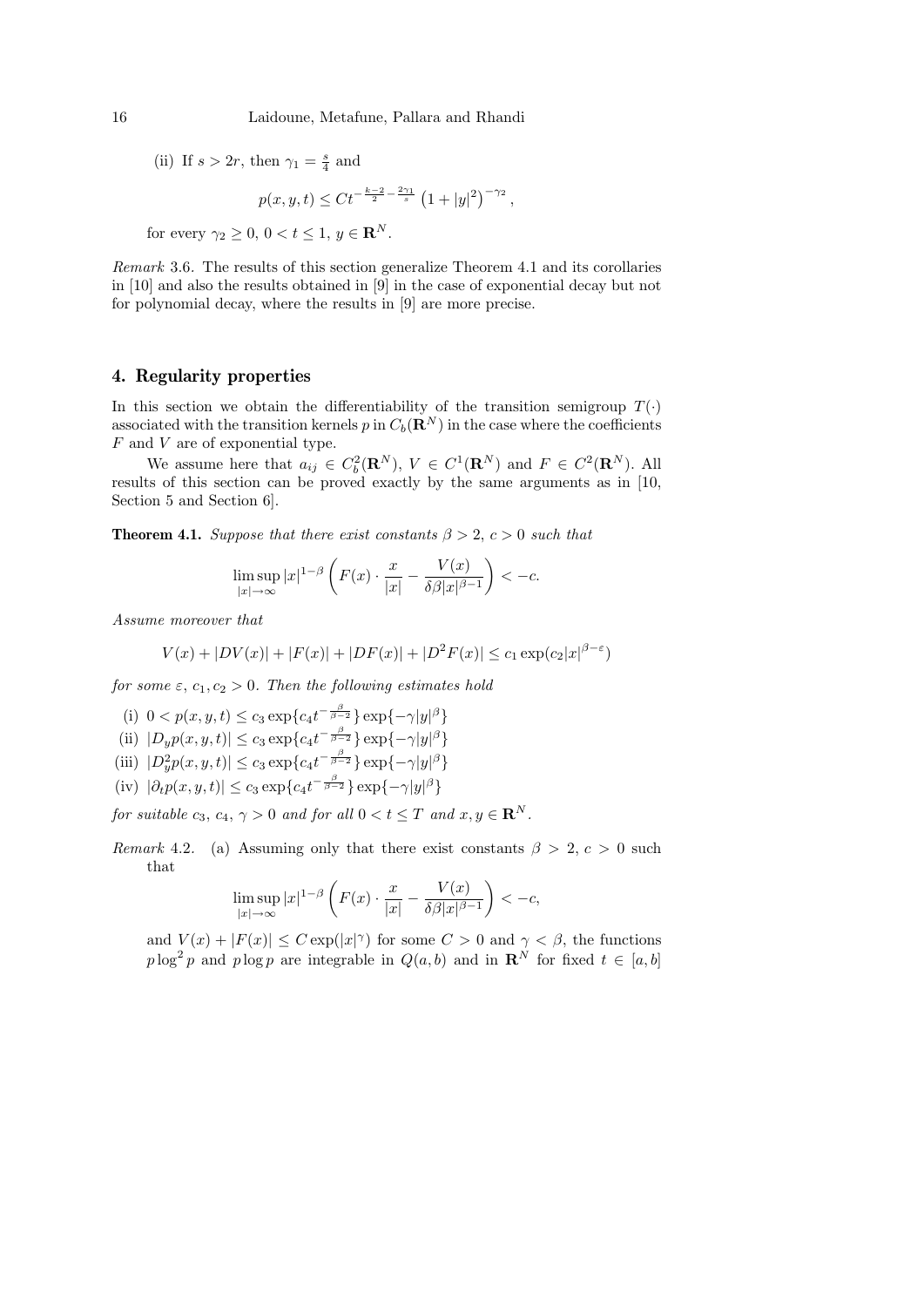respectively and

$$
\int_{Q(a,b)} \frac{|D_y p(x,y,t)|^2}{p(x,y,t)} dy dt \le \frac{1}{\lambda^2} \int_{Q(a,b)} (|F(y)|^2 + V^2(y)) p(x,y,t) dy dt \n+ \int_{Q(a,b)} p(x,y,t) \log^2 p(x,y,t) dy dt \n+ \frac{2}{\lambda} \int_{\mathbf{R}^N} \Big[ p(x,y,t) - p(x,y,t) \log p(x,y,t) \Big]_{t=a}^{t=b} dy < \infty.
$$

In particular,  $p^{\frac{1}{2}}$  belongs to  $W_2^{1,0}(Q(a, b))$  (see [10, Theorem 5.1]). This implies in particular that  $p \in W_k^{2,1}(Q(a, b))$  provided that also  $DF$  is of exponential type for some  $k > N + 2$  (see [10, Theorem 5.2]).

(b) From Theorem 3.3 and (a) (cf. [10, Theorem 5.3]) one can observe that the assumption  $a_{ij} \in C_b^2(\mathbf{R}^N)$  is not needed for (i) and (ii).

As a consequence we obtain the differentiability of  $T(\cdot)$  in  $C_b(\mathbf{R}^N)$ .

Theorem 4.3. Under the assumptions of Theorem 4.1, the transition semigroup  $T(\cdot)$  is differentiable on  $C_b(\mathbf{R}^N)$  for  $t > 0$ .

Example. Let  $a \in \mathbb{R}$ . From Theorem 4.3 we deduce that the operator

$$
A = \Delta - |x|^r x \cdot D - a^2 |x|^s
$$

with  $r > 0$  and  $s \geq 0$  generates a differentiable semigroup in  $C_b(\mathbf{R}^N)$ . This result is known for  $a = 0$  (see [13, Proposition 4.4]).

#### References

- [1] A. Aibeche, K. Laidoune, A. Rhandi, Time dependent Lyapunov functions for some Kolmogorov semigroups perturbed by unbounded potentials, Archiv Math. 94 (2010), 579-589.
- [2] V.I. Bogachev, N.V. Krylov, M. Röckner, On regularity of transition probabilities and invariant measures of singular diffusions under minimal conditions, Comm. Partial Diff. Eq., 26 (2000), 2037-2080.
- [3] V.I. Bogachev, M. Röckner, S.V Shaposhnikov, Global regularity and estimates of solutions of parabolic equations for measures, Theory Probab. Appl. 50 (2006), 652- 674.
- [4] V.I. Bogachev, M. Röckner, S.V Shaposhnikov, Estimates of densities of stationary distributions and transition probabilities of diffusion processes, Theory Probab. Appl.52(2008) 209-236.
- [5] N.V. Krylov, Lectures on Elliptic and Parabolic Problems in Hölder Spaces, Graduate Studies in Mathematics 12, Amer. Math. Soc., 1996.
- [6] N.V. Krylov, Some properties of traces for stochastic and deterministic parabolic weighted Sobolev spaces, J. Funct. Anal.183 (2001), 1-41.
- [7] O.A. Ladyz'enskaya, V.A. Solonnikov, N.N. Ural'tseva, Linear and Quasilinear Equations of Parabolic Type, Amer. Math. Soc., 1968.